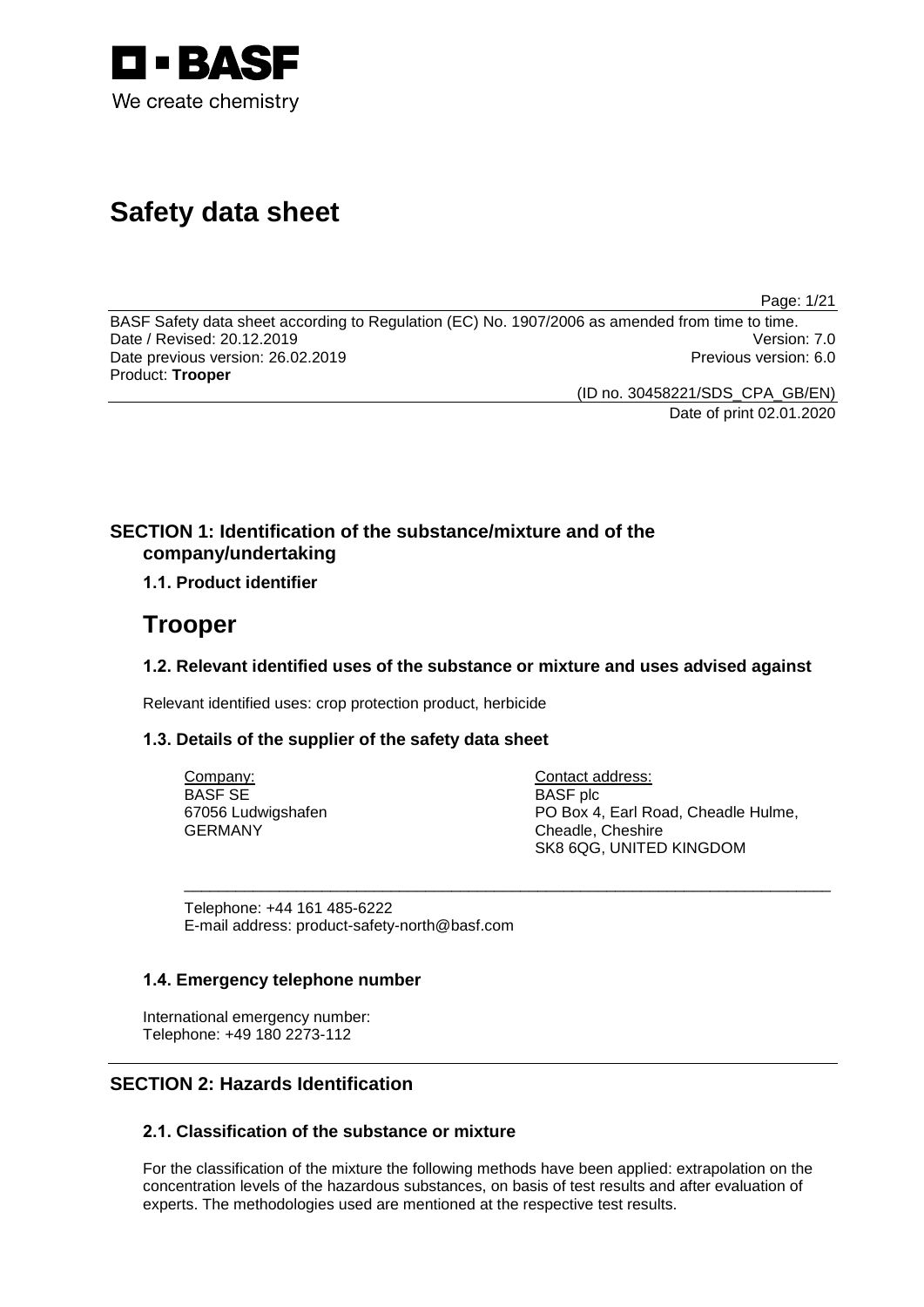Page: 2/21

BASF Safety data sheet according to Regulation (EC) No. 1907/2006 as amended from time to time. Date / Revised: 20.12.2019 Version: 7.0 Date previous version: 26.02.2019 **Previous version: 6.0** Previous version: 6.0 Product: **Trooper**

> (ID no. 30458221/SDS\_CPA\_GB/EN) Date of print 02.01.2020

#### According to Regulation (EC) No 1272/2008 [CLP]

Asp. Tox. 1 Acute Tox. 4 (oral) Skin Corr./Irrit. 2 Aquatic Acute 1 Aquatic Chronic 1

H315, H302, H304, H400, H410, EUH401

For the classifications not written out in full in this section the full text can be found in section 16.

#### **2.2. Label elements**

Globally Harmonized System (GHS) in accordance with UK regulations.

Pictogram:



Signal Word: Danger

| <b>Hazard Statement:</b> |                                                                                              |
|--------------------------|----------------------------------------------------------------------------------------------|
| H315                     | Causes skin irritation.                                                                      |
| H302                     | Harmful if swallowed.                                                                        |
| H304                     | May be fatal if swallowed and enters airways.                                                |
| H400                     | Very toxic to aquatic life.                                                                  |
| H410                     | Very toxic to aquatic life with long lasting effects.                                        |
| <b>EUH401</b>            | To avoid risks to human health and the environment, comply with the<br>instructions for use. |

Precautionary Statement: P101 If medical advice is needed, have product container or label at hand. P102 Keep out of reach of children. P103 Read label before use.

Precautionary Statements (Prevention): P264 Wash contaminated body parts thoroughly after handling.<br>P270 Do not eat, drink or smoke when using this product. P270 Do not eat, drink or smoke when using this product.<br>P280 Wear protective gloves. Wear protective gloves.

Precautionary Statements (Response):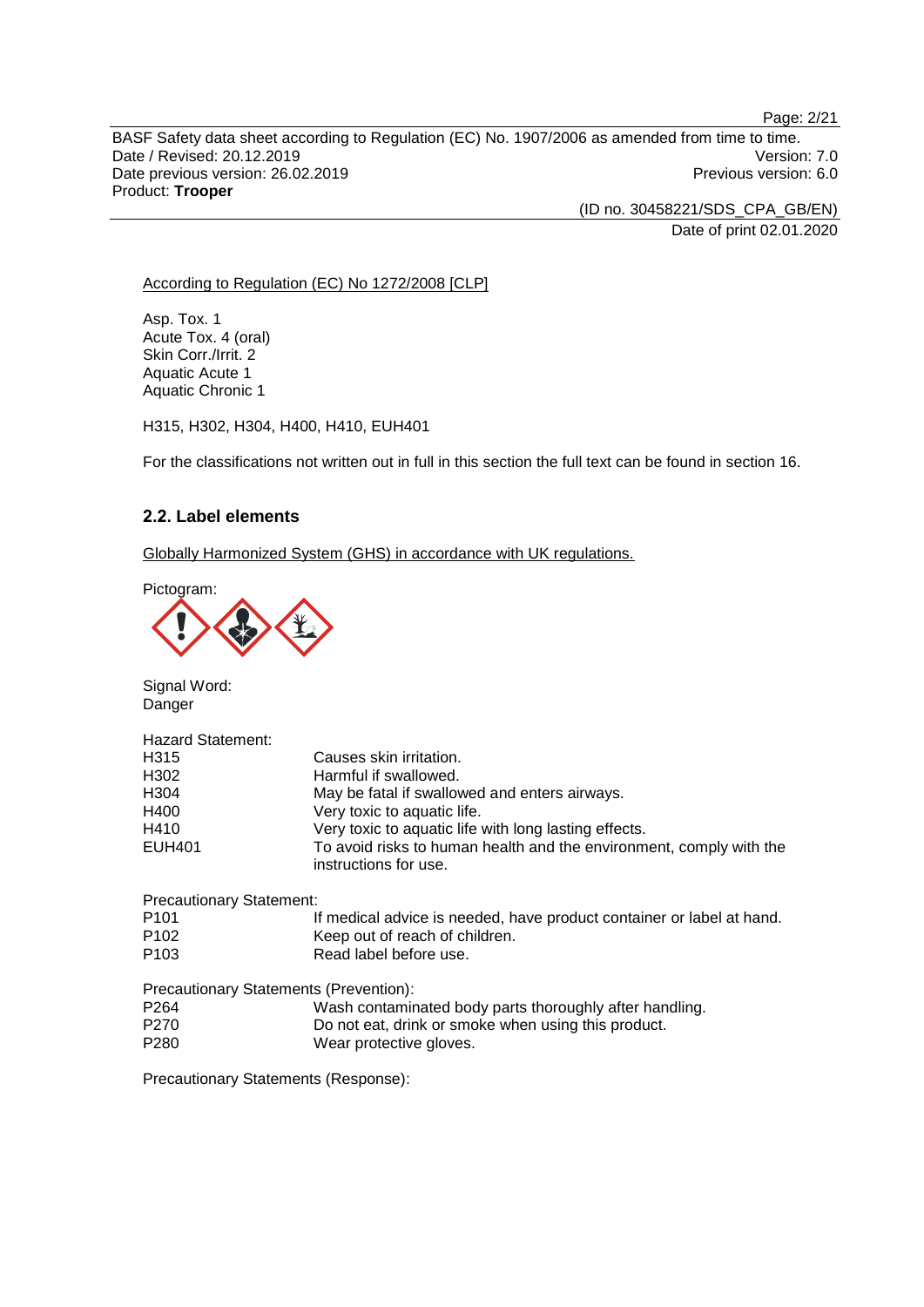Page: 3/21

BASF Safety data sheet according to Regulation (EC) No. 1907/2006 as amended from time to time. Date / Revised: 20.12.2019 Version: 7.0 Date previous version: 26.02.2019 **Previous version: 6.0** Previous version: 6.0 Product: **Trooper**

(ID no. 30458221/SDS\_CPA\_GB/EN)

Date of print 02.01.2020

| $P301 + P310$                        | IF SWALLOWED: Immediately call a POISON CENTER or<br>doctor/physician.                                                                                                                      |  |
|--------------------------------------|---------------------------------------------------------------------------------------------------------------------------------------------------------------------------------------------|--|
| $P303 + P352$                        | IF ON SKIN (or hair): Wash with plenty of soap and water.                                                                                                                                   |  |
| P330                                 | Rinse mouth.                                                                                                                                                                                |  |
| P331                                 | Do NOT induce vomiting.                                                                                                                                                                     |  |
| $P332 + P313$                        | If skin irritation occurs: Get medical advice/attention.                                                                                                                                    |  |
| $P362 + P364$                        | Take off contaminated clothing and wash it before reuse.                                                                                                                                    |  |
| P391                                 | Collect spillage.                                                                                                                                                                           |  |
| Precautionary Statements (Storage):  |                                                                                                                                                                                             |  |
| P405                                 | Store locked up.                                                                                                                                                                            |  |
| Precautionary Statements (Disposal): |                                                                                                                                                                                             |  |
| P <sub>501</sub>                     | Dispose of contents/container to a licensed hazardous-waste disposal<br>contractor or collection site except for empty clean containers which can<br>be disposed of as non-hazardous waste. |  |

Labeling of special preparations (GHS):

EUH208: May produce an allergic reaction. Contains: pendimethalin (ISO); N-(1-ethylpropyl)-2,6 dinitro-3,4-xylidine, flufenacet (ISO); N-(4-fluorophenyl)-N-isopropyl-2-(5-trifluoromethyl- [1,3,4]thiadiazol-2-yloxy)acetamide, benzaldehyde, Octanal

#### According to Regulation (EC) No 1272/2008 [CLP]

Hazard determining component(s) for labelling: pendimethalin (ISO); N-(1-ethylpropyl)-2,6-dinitro-3,4-xylidine, flufenacet (ISO); N-(4-fluorophenyl)-N-isopropyl-2-(5-trifluoromethyl-[1,3,4]thiadiazol-2 yloxy)acetamide, Solvent naphtha (petroleum), heavy arom.; Kerosine — unspecified; [A complex combination of hydrocarbons obtained from distillation of aromatic streams. It consists predominantly of aromatic hydrocarbons having carbon numbers predominantly in the range of C9 thro ugh C16 and boiling in the range of approximately 165 oC to 290 oC (330 oF to 554 oF).], 2-methylnaphthalene, Naphthalene, 1-methyl-, Benzenesulfonic acid, mono-C11-13-branched alkyl derivs., calcium salts, biphenyl

### **2.3. Other hazards**

According to Regulation (EC) No 1272/2008 [CLP]

See section 12 - Results of PBT and vPvB assessment.

If applicable information is provided in this section on other hazards which do not result in classification but which may contribute to the overall hazards of the substance or mixture.

## **SECTION 3: Composition/Information on Ingredients**

## **3.1. Substances**

Not applicable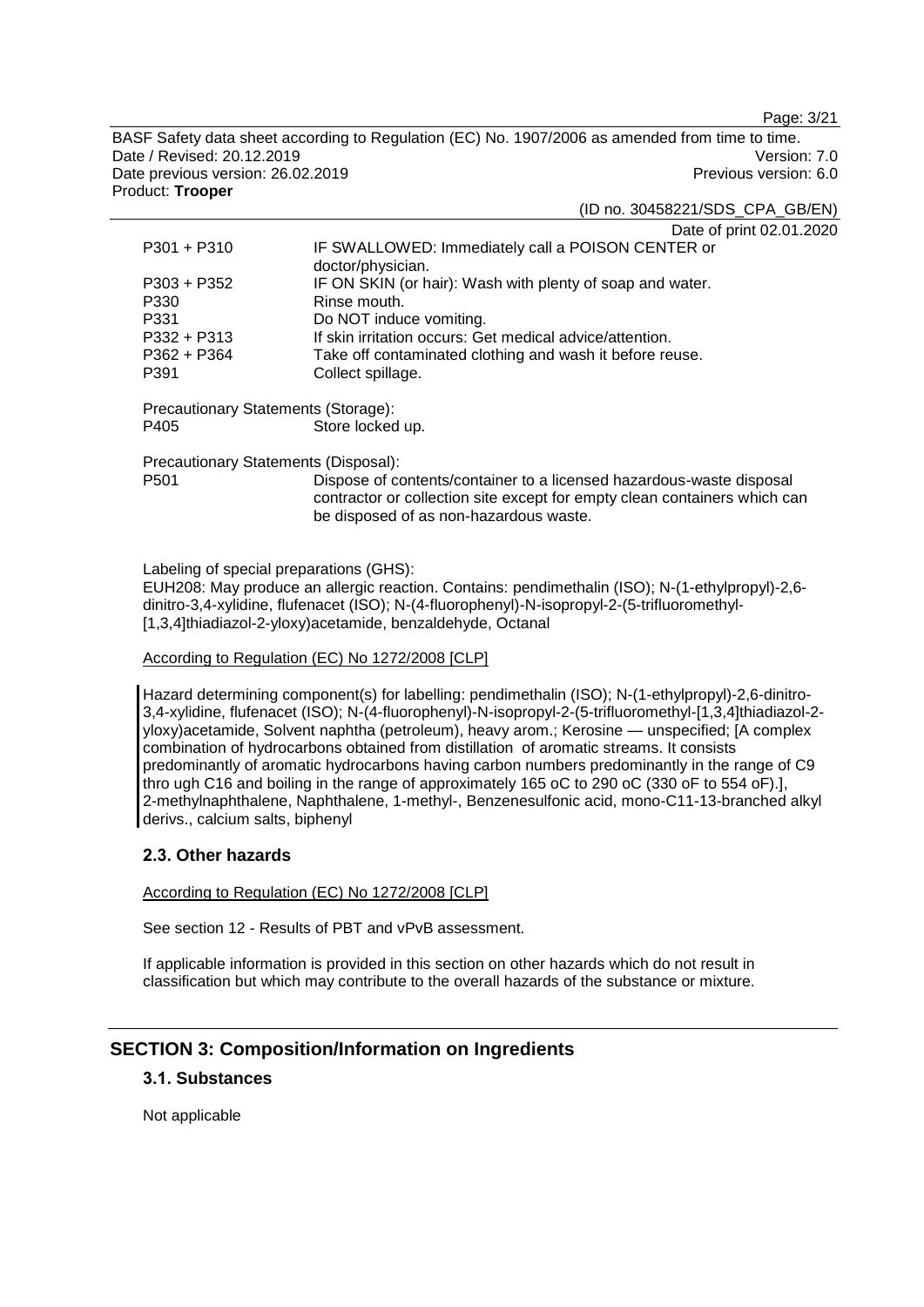Page: 4/21

BASF Safety data sheet according to Regulation (EC) No. 1907/2006 as amended from time to time. Date / Revised: 20.12.2019 Version: 7.0 Date previous version: 26.02.2019 **Previous version: 6.0** Previous version: 6.0 Product: **Trooper**

(ID no. 30458221/SDS\_CPA\_GB/EN)

Date of print 02.01.2020

### **3.2. Mixtures**

#### Chemical nature

crop protection product, herbicide, Emulsifiable concentrate (EC)

Hazardous ingredients (GHS) according to Regulation (EC) No. 1272/2008

pendimethalin (ISO); N-(1-ethylpropyl)-2,6-dinitro-3,4-xylidine Content (W/W): 28.3 % CAS Number: 40487-42-1 EC-Number: 254-938-2 INDEX-Number: 609-042-00-X

Skin Sens. 1 Aquatic Acute 1 Aquatic Chronic 1 M-factor acute: 100 M-factor chronic: 10 H317, H400, H410

Differing classification according to current knowledge and the criteria given in Annex I of Regulation (EC) No. 1272/2008 Skin Sens. 1B Aquatic Acute 1 Aquatic Chronic 1

flufenacet (ISO); N-(4-fluorophenyl)-N-isopropyl-2-(5-trifluoromethyl-[1,3,4]thiadiazol-2 yloxy)acetamide

Content (W/W): 5.66 % CAS Number: 142459-58-3 INDEX-Number: 613-164-00-9

Acute Tox. 4 (oral) Skin Sens. 1 STOT RE (Central nervous system) 2 Aquatic Acute 1 Aquatic Chronic 1 M-factor acute: 100 M-factor chronic: 100 H302, H317, H373, H400, H410

Solvent naphtha (petroleum), heavy arom.; Kerosine — unspecified; [A complex combination of hydrocarbons obtained from distillation of aromatic streams. It consists predominantly of aromatic hydrocarbons having carbon numbers predominantly in the range of C9 thro ugh C16 and boiling in the range of approximately 165 oC to 290 oC (330 oF to 554 oF).]

| Content (W/W): $<$ 55 %        |
|--------------------------------|
| CAS Number: 64742-94-5         |
| REACH registration number: 01- |
| 2119451097-39                  |

Asp. Tox. 1 Aquatic Chronic 2 H304, H411 EUH066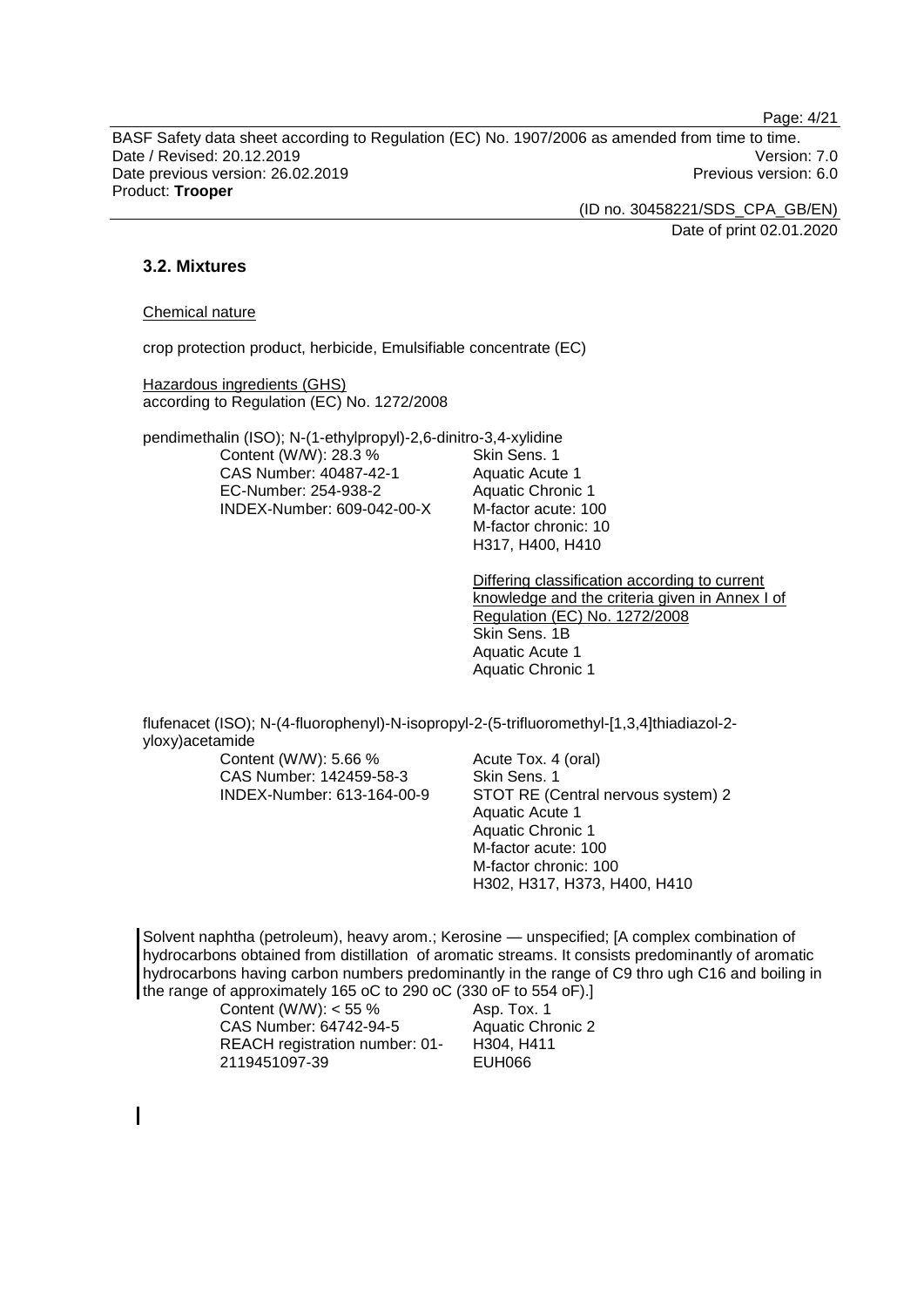Page: 5/21

BASF Safety data sheet according to Regulation (EC) No. 1907/2006 as amended from time to time. Date / Revised: 20.12.2019 Version: 7.0 Date previous version: 26.02.2019 Previous version: 6.0 Product: **Trooper**

(ID no. 30458221/SDS\_CPA\_GB/EN)

Date of print 02.01.2020

| 2-methylnaphthalene |                                                                                                                                        |                                                                       |
|---------------------|----------------------------------------------------------------------------------------------------------------------------------------|-----------------------------------------------------------------------|
|                     | Content (W/W): $<$ 25 %<br><b>CAS Number: 91-57-6</b><br>EC-Number: 202-078-3<br><b>REACH registration number:</b><br>01-2119489455-25 | Acute Tox. 4 (oral)<br><b>Aquatic Chronic 2</b><br>H302, H411         |
|                     | Naphthalene, 1-methyl-                                                                                                                 |                                                                       |
|                     | Content (W/W): $<$ 15 %<br>CAS Number: 90-12-0<br>EC-Number: 201-966-8<br>REACH registration number: 01-<br>2119489997-0               | Acute Tox. 4 (oral)<br><b>Aquatic Chronic 2</b><br>H302, H411         |
|                     | Benzenesulfonic acid, mono-C11-13-branched alkyl derivs., calcium salts                                                                |                                                                       |
|                     | Content (W/W): $<$ 5 %                                                                                                                 | Acute Tox. 4 (dermal)                                                 |
|                     | CAS Number: 68953-96-8                                                                                                                 | Skin Corr./Irrit. 2                                                   |
|                     | EC-Number: 273-234-6                                                                                                                   | Eye Dam./Irrit. 1                                                     |
|                     | REACH registration number: 01-<br>2119964467-24                                                                                        | <b>Aquatic Chronic 2</b><br>H318, H315, H312, H411                    |
|                     |                                                                                                                                        |                                                                       |
|                     | Poly(oxy-1,2-ethanediyl), .alpha.-tridecyl-.omega.-hydroxy-                                                                            |                                                                       |
|                     | Content (W/W): $<$ 5 %                                                                                                                 | Acute Tox. 4 (oral)                                                   |
|                     | CAS Number: 24938-91-8                                                                                                                 | Eye Dam./Irrit. 1                                                     |
|                     |                                                                                                                                        | H318, H302                                                            |
| biphenyl            |                                                                                                                                        |                                                                       |
|                     | Content (W/W): $<$ 5 %                                                                                                                 | Skin Corr./Irrit. 2                                                   |
|                     | <b>CAS Number: 92-52-4</b>                                                                                                             | Eye Dam./Irrit. 2                                                     |
|                     | EC-Number: 202-163-5                                                                                                                   | STOT SE 3 (irr. to respiratory syst.)                                 |
|                     | REACH registration number: 01-<br>2119480408-33                                                                                        | Aquatic Acute 1<br><b>Aquatic Chronic 1</b>                           |
|                     | INDEX-Number: 601-042-00-8                                                                                                             | M-factor acute: 1                                                     |
|                     |                                                                                                                                        | M-factor chronic: 1                                                   |
|                     |                                                                                                                                        | H319, H315, H335, H400, H410                                          |
|                     |                                                                                                                                        |                                                                       |
| 2-methylpropan-1-ol | Content (W/W): $<$ 5 %                                                                                                                 | Flam. Liq. 3                                                          |
|                     | <b>CAS Number: 78-83-1</b>                                                                                                             | Skin Corr./Irrit. 2                                                   |
|                     | EC-Number: 201-148-0                                                                                                                   | Eye Dam./Irrit. 1                                                     |
|                     | REACH registration number: 01-                                                                                                         | STOT SE 3 (drowsiness and dizziness)                                  |
|                     | 2119484609-23                                                                                                                          | STOT SE 3 (irr. to respiratory syst.)<br>H226, H318, H315, H336, H335 |
|                     |                                                                                                                                        |                                                                       |
|                     |                                                                                                                                        |                                                                       |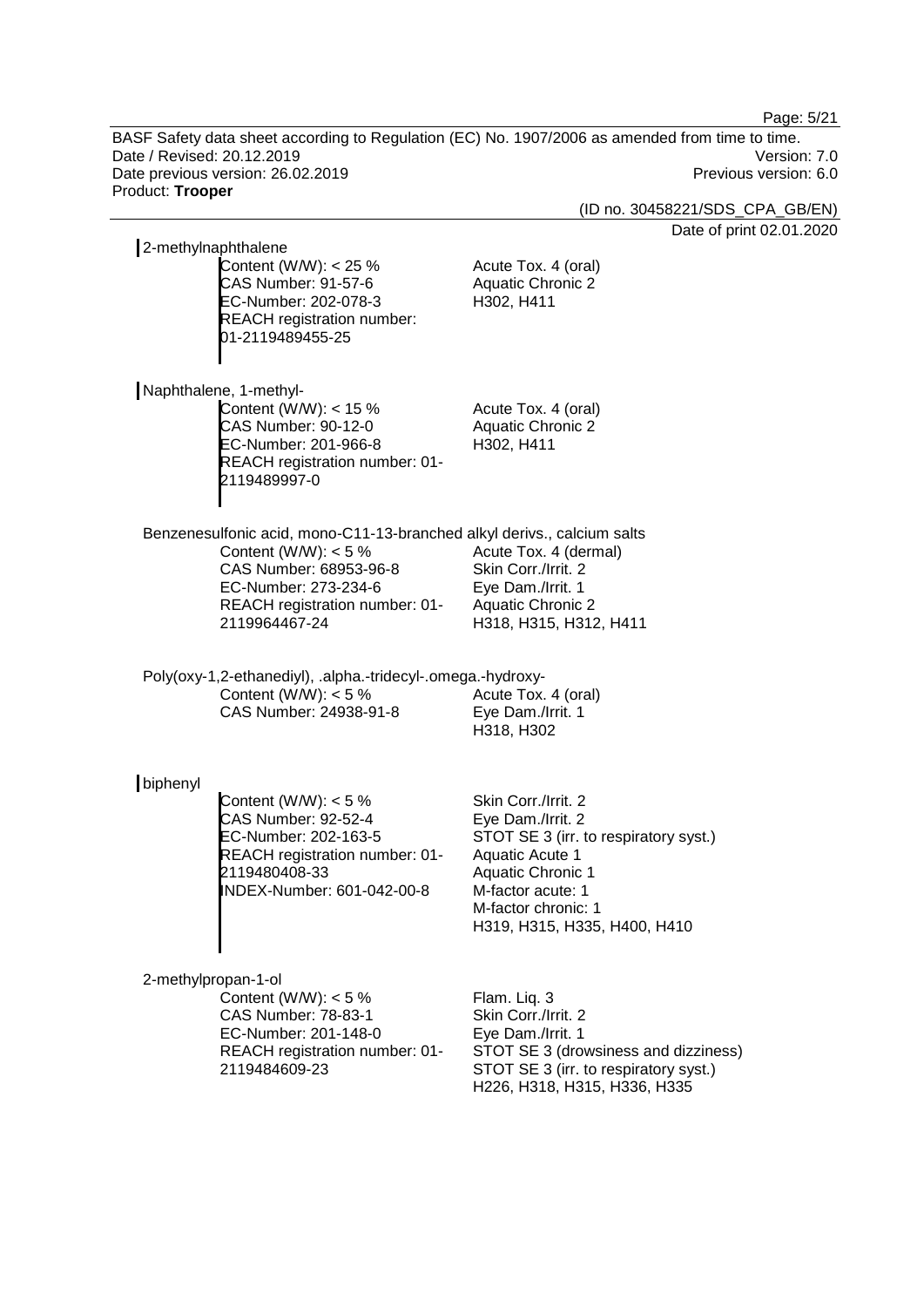Page: 6/21

BASF Safety data sheet according to Regulation (EC) No. 1907/2006 as amended from time to time. Date / Revised: 20.12.2019 Version: 7.0 Date previous version: 26.02.2019 **Previous version: 6.0** Previous version: 6.0 Product: **Trooper**

(ID no. 30458221/SDS\_CPA\_GB/EN)

Date of print 02.01.2020

#### benzaldehyde

Content (W/W):  $<$  1 % CAS Number: 100-52-7 EC-Number: 202-860-4 REACH registration number: 01- 2119455540-44 INDEX-Number: 605-012-00-5

Acute Tox. 4 (oral) Skin Sens. 1 H302, H317

Pitch, coal tar, high-temp.; Pitch; [The residue from the distillation of high temperature coal tar. A black solid with an approximate softening point from 30 oC to 180 oC (86oF to 356oF). Composed primarily of a complex mixture of three or more membered condensed ring aromatic hydrocarbons.]

Content (W/W): < 1 % CAS Number: 85-01-8 EC-Number: 201-581-5 INDEX-Number: 648-055-00-5

Acute Tox. 4 (oral) Aquatic Acute 1 Aquatic Chronic 1 M-factor acute: 10 M-factor chronic: 1 H302, H400, H410

#### naphthalene

Content (W/W):  $<$  1 % CAS Number: 91-20-3 EC-Number: 202-049-5 REACH registration number: 01- 2119561346-37 INDEX-Number: 601-052-00-2

Flam. Sol. 2 Acute Tox. 4 (oral) Carc. 2 Aquatic Acute 1 Aquatic Chronic 1 M-factor acute: 1 M-factor chronic: 1 H228, H302, H351, H400, H410

#### **Octanal**

Content (W/W):  $<$  1 % CAS Number: 124-13-0 EC-Number: 204-683-8 REACH registration number: 01- 2119638274-38

Flam. Liq. 3 Skin Corr./Irrit. 2 Eye Dam./Irrit. 2 Skin Sens. 1 Aquatic Chronic 2 H226, H319, H315, H317, H411

For the classifications not written out in full in this section, including the hazard classes and the hazard statements, the full text is listed in section 16.

## **SECTION 4: First-Aid Measures**

#### **4.1. Description of first aid measures**

Show container, label and/or safety data sheet to physician.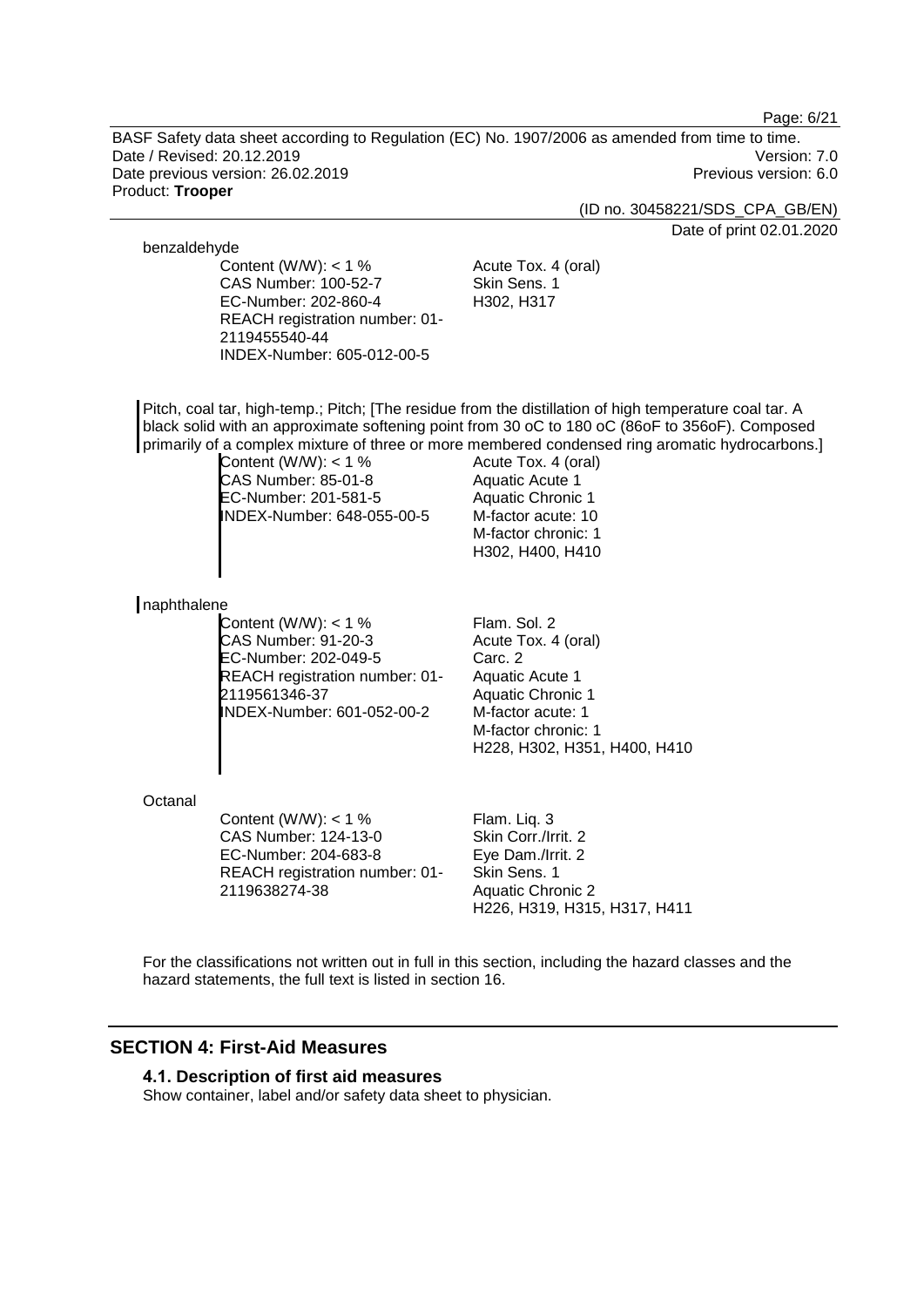Page: 7/21

BASF Safety data sheet according to Regulation (EC) No. 1907/2006 as amended from time to time. Date / Revised: 20.12.2019 Version: 7.0 Date previous version: 26.02.2019 **Previous version: 6.0** Previous version: 6.0 Product: **Trooper**

(ID no. 30458221/SDS\_CPA\_GB/EN)

Date of print 02.01.2020

First aid personnel should pay attention to their own safety. If the patient is likely to become unconscious, place and transport in stable sideways position (recovery position). Immediately remove contaminated clothing.

#### If inhaled:

Keep patient calm, remove to fresh air, seek medical attention.

On skin contact:

Immediately wash thoroughly with soap and water, seek medical attention.

On contact with eyes:

Wash affected eyes for at least 15 minutes under running water with eyelids held open, consult an eye specialist.

#### On ingestion:

Immediately rinse mouth and then drink 200-300 ml of water, seek medical attention. Do not induce vomiting due to aspiration hazard.

#### **4.2. Most important symptoms and effects, both acute and delayed**

Symptoms: Information, i.e. additional information on symptoms and effects may be included in the GHS labeling phrases available in Section 2 and in the Toxicological assessments available in Section 11., (Further) symptoms and / or effects are not known so far

#### **4.3. Indication of any immediate medical attention and special treatment needed**

Treatment: Treat according to symptoms (decontamination, vital functions), no known specific antidote.

## **SECTION 5: Fire-Fighting Measures**

### **5.1. Extinguishing media**

Suitable extinguishing media: carbon dioxide, foam, dry powder, water spray

#### **5.2. Special hazards arising from the substance or mixture**

carbon monoxide, hydrogen fluoride, Carbon dioxide, nitrogen oxides, sulfur oxides The substances/groups of substances mentioned can be released in case of fire.

### **5.3. Advice for fire-fighters**

Special protective equipment: Wear self-contained breathing apparatus and chemical-protective clothing.

#### Further information:

Collect contaminated extinguishing water separately, do not allow to reach sewage or effluent systems. Dispose of fire debris and contaminated extinguishing water in accordance with official regulations. In case of fire and/or explosion do not breathe fumes. Keep containers cool by spraying with water if exposed to fire.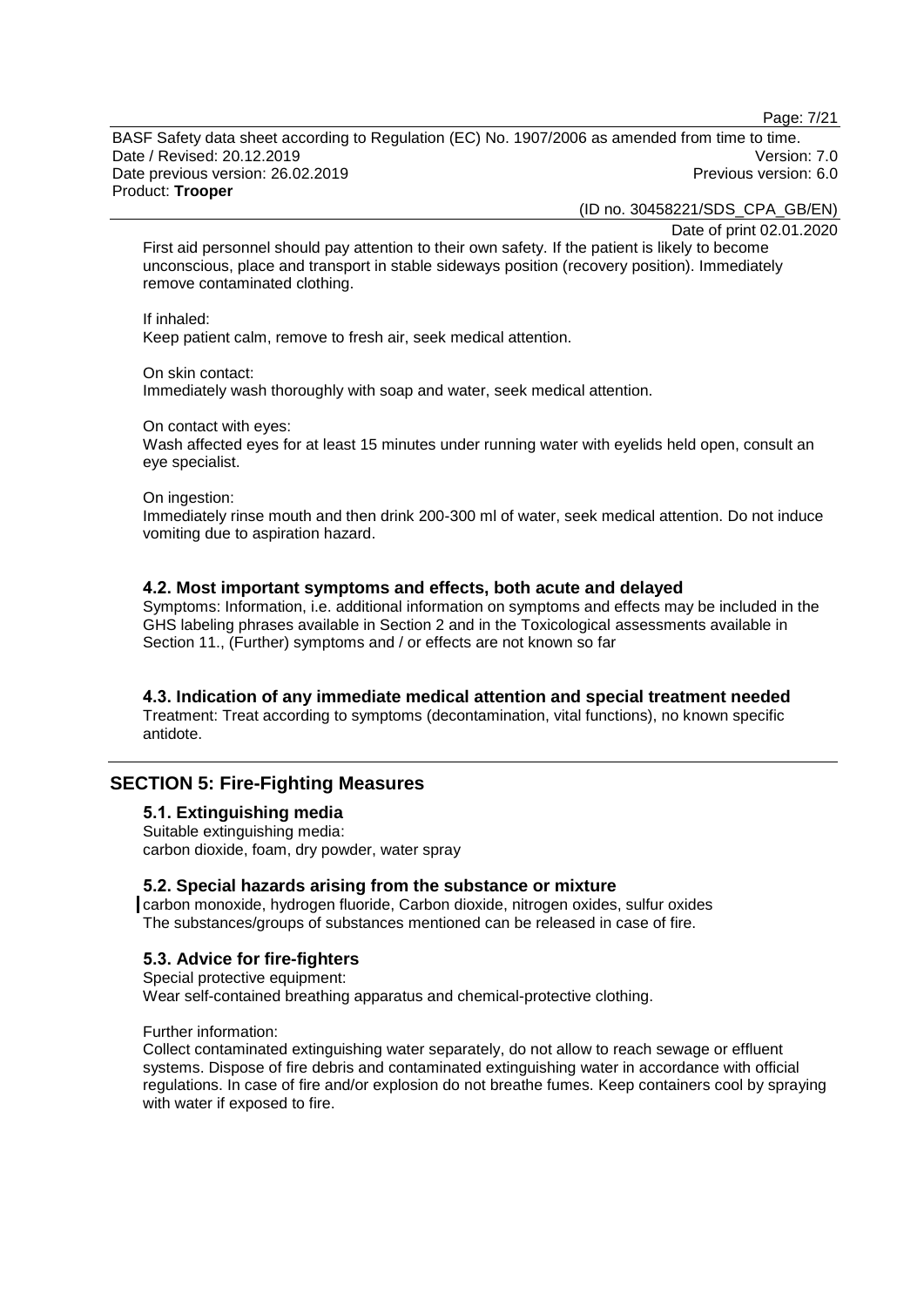Page: 8/21

BASF Safety data sheet according to Regulation (EC) No. 1907/2006 as amended from time to time. Date / Revised: 20.12.2019 Version: 7.0 Date previous version: 26.02.2019 **Previous version: 6.0** Previous version: 6.0 Product: **Trooper**

> (ID no. 30458221/SDS\_CPA\_GB/EN) Date of print 02.01.2020

## **SECTION 6: Accidental Release Measures**

#### **6.1. Personal precautions, protective equipment and emergency procedures**

Do not breathe vapour/spray. Use personal protective clothing. Avoid contact with the skin, eyes and clothing.

#### **6.2. Environmental precautions**

Do not discharge into drains/surface waters/groundwater. Do not discharge into the subsoil/soil.

Do not allow contamination of public drains or surface or ground waters. Inform local water plc if spillage enters drains and the Environment Agency (England & Wales), the Scottish Environmental Protection Agency (Scotland), or the Environment and Heritage Service (Northern Ireland) if it enters surface or ground waters. Keep people and animals away.

#### **6.3. Methods and material for containment and cleaning up**

For small amounts: Pick up with suitable absorbent material (e.g. sand, sawdust, general-purpose binder, kieselguhr).

For large amounts: Dike spillage. Pump off product.

Dispose of absorbed material in accordance with regulations. Collect waste in suitable containers, which can be labeled and sealed. Clean contaminated floors and objects thoroughly with water and detergents, observing environmental regulations.

#### **6.4. Reference to other sections**

Information regarding exposure controls/personal protection and disposal considerations can be found in section 8 and 13.

## **SECTION 7: Handling and Storage**

#### **7.1. Precautions for safe handling**

No special measures necessary if stored and handled correctly. Ensure thorough ventilation of stores and work areas. When using do not eat, drink or smoke. Hands and/or face should be washed before breaks and at the end of the shift.

Protection against fire and explosion:

Vapours may form ignitable mixture with air. Prevent electrostatic charge - sources of ignition should be kept well clear - fire extinguishers should be kept handy.

### **7.2. Conditions for safe storage, including any incompatibilities**

Segregate from foods and animal feeds.

Further information on storage conditions: Keep away from heat. Protect from direct sunlight.

Protect from temperatures above: 40 °C

Changes in the properties of the product may occur if substance/product is stored above indicated temperature for extended periods of time.

### **7.3. Specific end use(s)**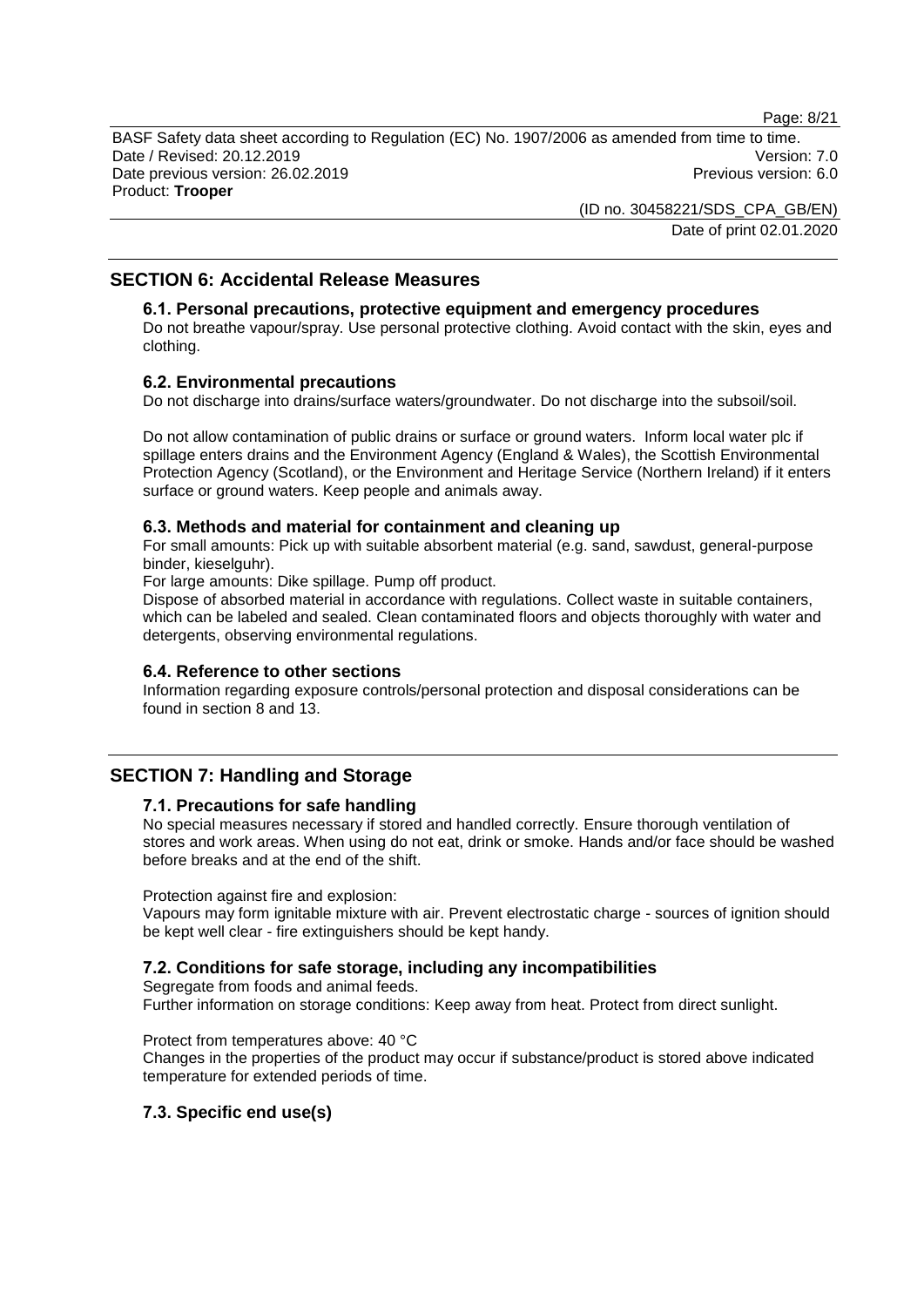Page: 9/21

BASF Safety data sheet according to Regulation (EC) No. 1907/2006 as amended from time to time. Date / Revised: 20.12.2019 Version: 7.0 Date previous version: 26.02.2019 **Previous version: 6.0** Previous version: 6.0 Product: **Trooper**

(ID no. 30458221/SDS\_CPA\_GB/EN)

Date of print 02.01.2020

For the relevant identified use(s) listed in Section 1 the advice mentioned in this section 7 is to be observed.

## **SECTION 8: Exposure Controls/Personal Protection**

## **8.1. Control parameters**

Components with occupational exposure limits

78-83-1: 2-methylpropan-1-ol

TWA value 154 mg/m3 ; 50 ppm (WEL/EH 40 (UK)) STEL value 231 mg/m3 ; 75 ppm (WEL/EH 40 (UK))

91-57-6: 2-methylnaphthalene

Skin Designation (Directive 2004/37/EC) The substance can be absorbed through the skin.

Refer to the current edition of HSE Guidance Note EH40 Occupational Exposure Limits (United Kingdom). For normal use and handling refer to the product label/leaflet.

### **8.2. Exposure controls**

#### Personal protective equipment

Respiratory protection:

Suitable respiratory protection for lower concentrations or short-term effect: Combination filter for gases/vapours of organic, inorganic, acid inorganic and alkaline compounds (e.g. EN 14387 Type ABEK).

Hand protection:

Suitable chemical resistant safety gloves (EN 374) also with prolonged, direct contact (Recommended: Protective index 6, corresponding > 480 minutes of permeation time according to EN 374): E.g. nitrile rubber (0.4 mm), chloroprene rubber (0.5 mm), butyl rubber (0.7 mm) etc.

Eye protection: Safety glasses with side-shields (frame goggles) (e.g. EN 166)

Body protection:

Body protection must be chosen depending on activity and possible exposure, e.g. apron, protecting boots, chemical-protection suit (according to EN 14605 in case of splashes or EN ISO 13982 in case of dust).

#### General safety and hygiene measures

The statements on personal protective equipment in the instructions for use apply when handling crop-protection agents in final-consumer packing. Wearing of closed work clothing is recommended. Store work clothing separately. Keep away from food, drink and animal feeding stuffs.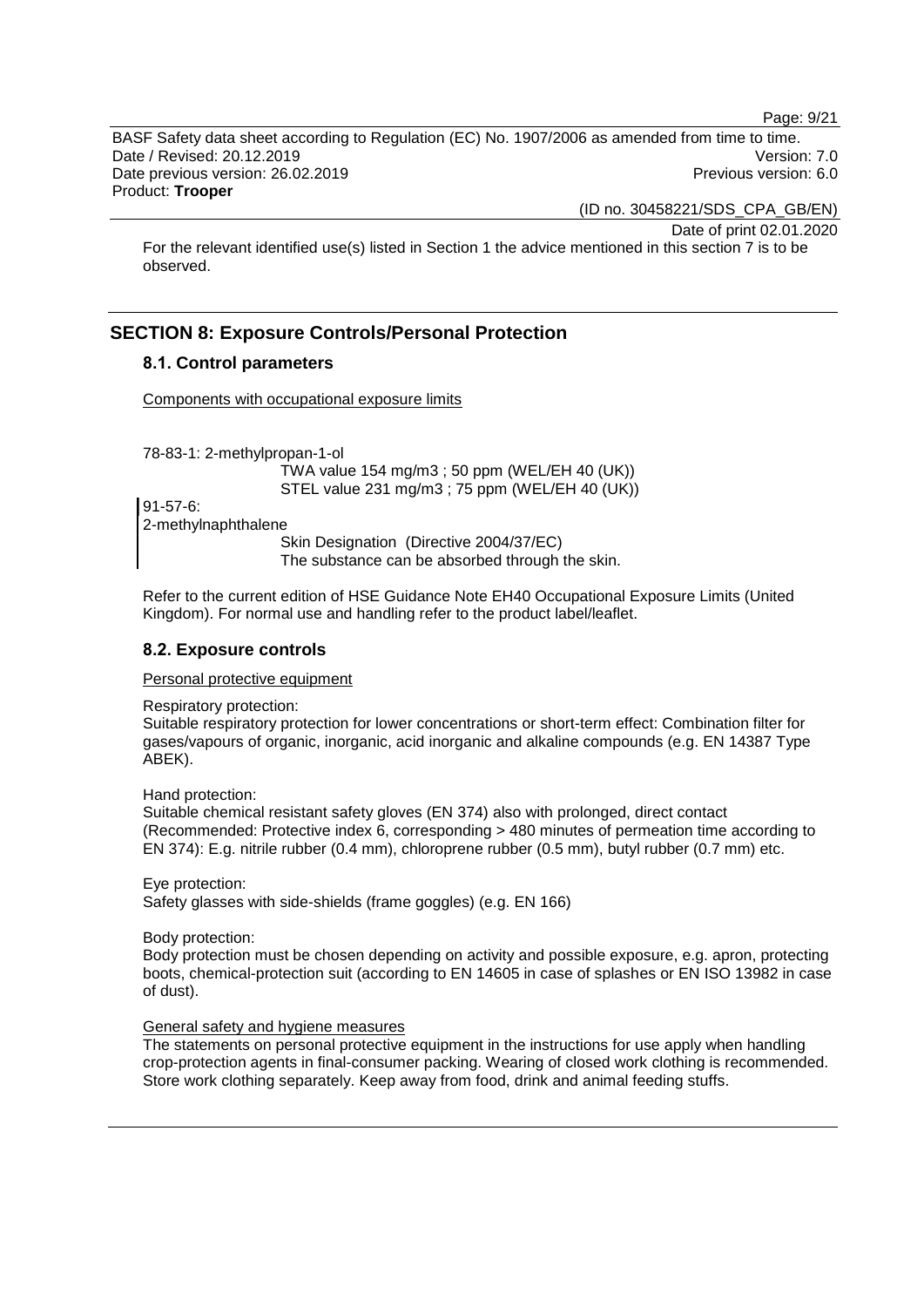Page: 10/21

BASF Safety data sheet according to Regulation (EC) No. 1907/2006 as amended from time to time. Date / Revised: 20.12.2019 Version: 7.0<br>Date previous version: 26.02.2019 Version: 7.0 Date previous version: 26.02.2019 Product: **Trooper**

(ID no. 30458221/SDS\_CPA\_GB/EN)

Date of print 02.01.2020

## **SECTION 9: Physical and Chemical Properties**

## **9.1. Information on basic physical and chemical properties**

| Form:                                               | liquid                                                                                 |                              |
|-----------------------------------------------------|----------------------------------------------------------------------------------------|------------------------------|
| Colour:                                             | amber                                                                                  |                              |
| Odour:                                              | aromatic                                                                               |                              |
| Odour threshold:                                    |                                                                                        |                              |
|                                                     | Not determined due to potential                                                        |                              |
|                                                     | health hazard by inhalation.                                                           |                              |
| pH value:                                           | approx. $4 - 6$                                                                        | (pH Meter)                   |
|                                                     | (CIPAC standard water D, 1 %(m),                                                       |                              |
|                                                     | 20 °C                                                                                  |                              |
| solidification temperature:                         | approx. - 10 °C                                                                        |                              |
|                                                     | Information applies to the solvent.                                                    |                              |
| onset of boiling:                                   | approx. 244 °C                                                                         |                              |
|                                                     | Information applies to the solvent.                                                    |                              |
| Flash point:                                        | 63.5 °C                                                                                | (DIN EN ISO 13736)           |
| Evaporation rate:                                   |                                                                                        |                              |
|                                                     | not applicable                                                                         |                              |
| Flammability:                                       | not highly flammable                                                                   | (Directive 92/69/EEC, A.12)  |
| Lower explosion limit:                              |                                                                                        |                              |
|                                                     | As a result of our experience with this                                                |                              |
|                                                     | product and our knowledge of its                                                       |                              |
|                                                     | composition we do not expect any                                                       |                              |
|                                                     | hazard as long as the product is used                                                  |                              |
|                                                     | appropriately and in accordance with                                                   |                              |
|                                                     | the intended use.                                                                      |                              |
| Upper explosion limit:                              |                                                                                        |                              |
|                                                     | As a result of our experience with this<br>product and our knowledge of its            |                              |
|                                                     | composition we do not expect any                                                       |                              |
|                                                     | hazard as long as the product is used                                                  |                              |
|                                                     | appropriately and in accordance with                                                   |                              |
|                                                     | the intended use.                                                                      |                              |
| Ignition temperature:                               | 377 °C                                                                                 | (Directive 84/449/EEC, A.15) |
| Vapour pressure:                                    | approx. 0.003 kPa                                                                      |                              |
|                                                     | (20 °C)                                                                                |                              |
|                                                     | Information applies to the solvent.                                                    |                              |
| Density:                                            | approx. 1.06 g/cm3                                                                     | (OECD Guideline 109)         |
|                                                     | (20 °C)                                                                                |                              |
| Relative vapour density (air):                      |                                                                                        |                              |
|                                                     | not applicable                                                                         |                              |
| Solubility in water:                                | emulsifiable                                                                           |                              |
| Partitioning coefficient n-octanol/water (log Kow): |                                                                                        |                              |
|                                                     | not applicable                                                                         |                              |
|                                                     | Thermal decomposition: No decomposition if stored and handled as prescribed/indicated. |                              |
| Viscosity, dynamic:                                 | 11.7 mPa.s                                                                             | (calculated (from kinematic  |
|                                                     | (25 °C)                                                                                | viscosity))                  |
| Explosion hazard:                                   | not explosive                                                                          | (Directive 92/69/EEC, A.14)  |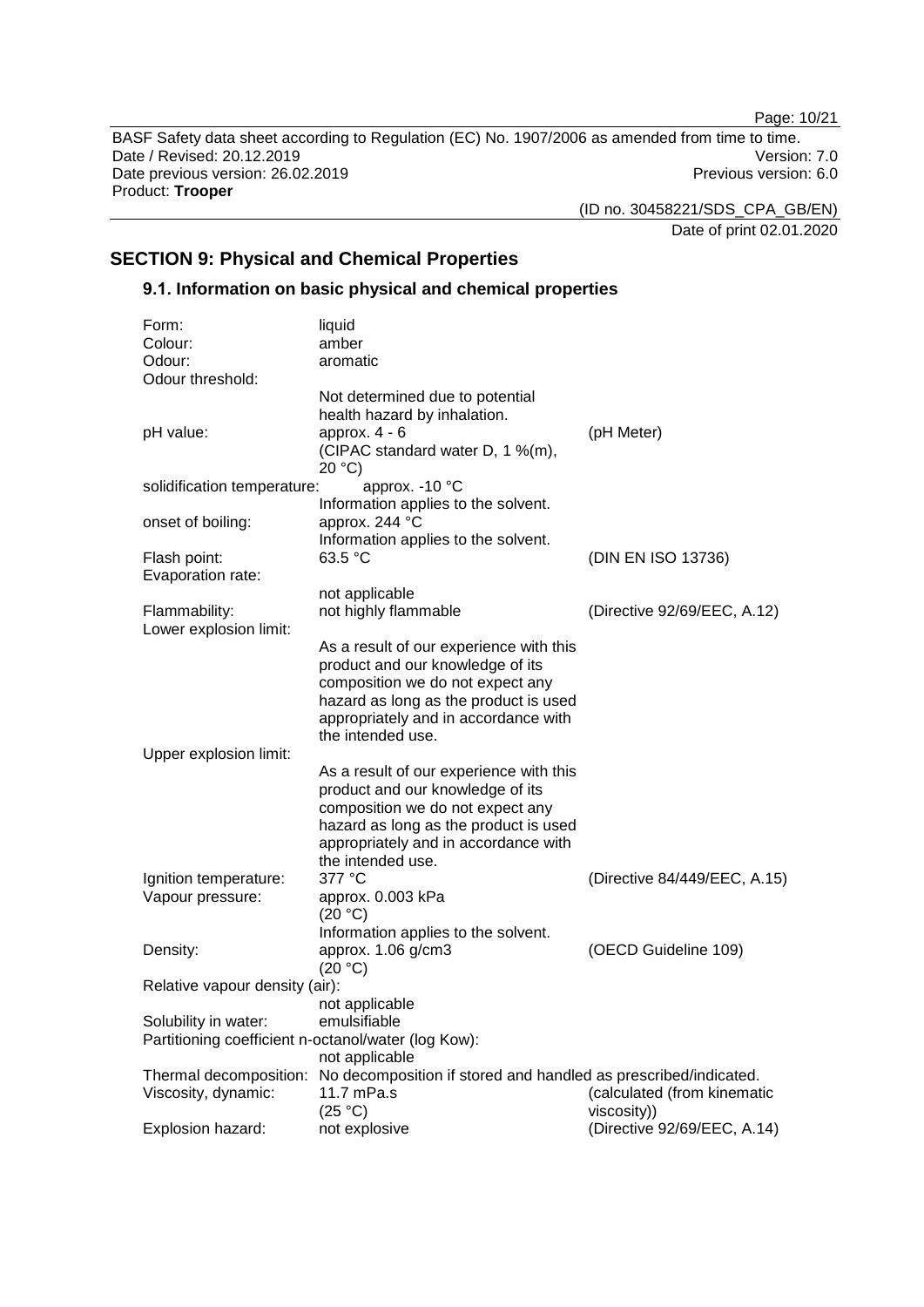Page: 11/21

BASF Safety data sheet according to Regulation (EC) No. 1907/2006 as amended from time to time. Date / Revised: 20.12.2019 Version: 7.0 Date previous version: 26.02.2019 **Previous version: 6.0** Previous version: 6.0 Product: **Trooper**

> (ID no. 30458221/SDS\_CPA\_GB/EN) Date of print 02.01.2020

Fire promoting properties: not fire-propagating (Directive 2004/73/EC, A.21)

## **9.2. Other information**

#### Other Information:

The product has not been tested. The statement has been derived from substances/products of a similar structure or composition.

## **SECTION 10: Stability and Reactivity**

### **10.1. Reactivity**

No hazardous reactions if stored and handled as prescribed/indicated.

#### **10.2. Chemical stability**

The product is stable if stored and handled as prescribed/indicated.

#### **10.3. Possibility of hazardous reactions**

No hazardous reactions if stored and handled as prescribed/indicated.

#### **10.4. Conditions to avoid**

See SDS section 7 - Handling and storage.

### **10.5. Incompatible materials**

Substances to avoid: strong bases, strong oxidizing agents, strong acids

### **10.6. Hazardous decomposition products**

Hazardous decomposition products: No hazardous decomposition products if stored and handled as prescribed/indicated.

## **SECTION 11: Toxicological Information**

### **11.1. Information on toxicological effects**

Acute toxicity

Assessment of acute toxicity:

Of moderate toxicity after single ingestion. Virtually nontoxic after a single skin contact. Virtually nontoxic by inhalation. The product has not been tested. The statement has been derived from substances/products of a similar structure or composition.

Experimental/calculated data: LD50 rat (oral): 1,340 mg/kg (OECD Guideline 401)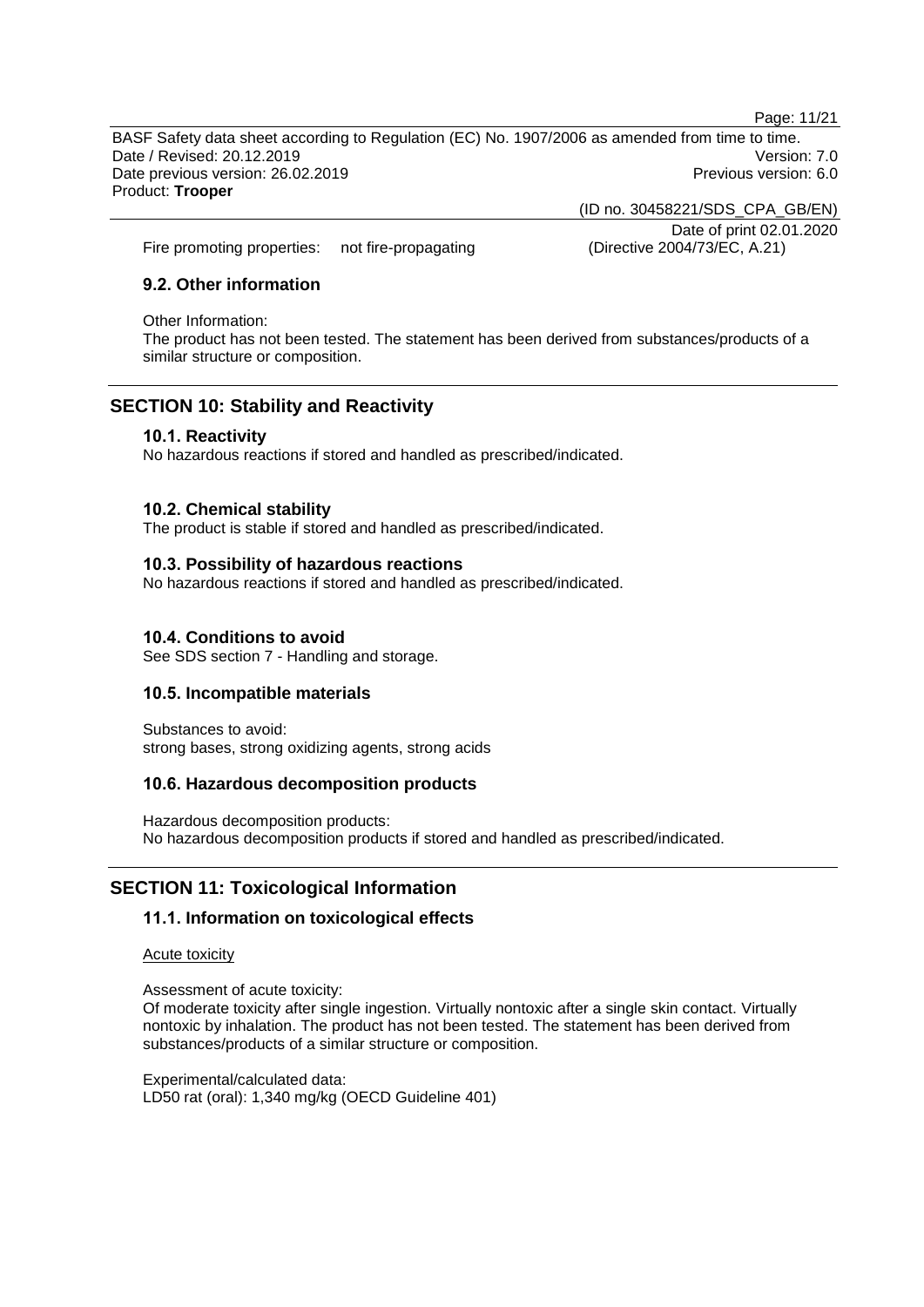Page: 12/21

BASF Safety data sheet according to Regulation (EC) No. 1907/2006 as amended from time to time. Date / Revised: 20.12.2019 Version: 7.0 Date previous version: 26.02.2019 **Previous version: 6.0** Previous version: 6.0 Product: **Trooper**

(ID no. 30458221/SDS\_CPA\_GB/EN)

Date of print 02.01.2020

LC50 rat (by inhalation): > 5.08 mg/l 4 h (OECD Guideline 403) An aerosol was tested.

LD50 rat (dermal): > 4,000 mg/kg (OECD Guideline 402) No mortality was observed.

#### Irritation

Assessment of irritating effects:

Skin contact causes irritation. Not irritating to the eyes. The product has not been tested. The statement has been derived from substances/products of a similar structure or composition.

Experimental/calculated data: Skin corrosion/irritation rabbit: Irritant. (OECD Guideline 404)

Serious eye damage/irritation rabbit: non-irritant (OECD Guideline 405)

#### Respiratory/Skin sensitization

Assessment of sensitization:

There is no evidence of a skin-sensitizing potential. The product has not been tested. The statement has been derived from substances/products of a similar structure or composition.

Experimental/calculated data: modified Buehler test guinea pig: Skin sensitizing effects were not observed in animal studies. (OECD Guideline 406)

#### Germ cell mutagenicity

Assessment of mutagenicity:

The product has not been tested. The statement has been derived from the properties of the individual components.

*Information on: benzaldehyde Assessment of mutagenicity: The substance was not mutagenic in bacteria. The substance was mutagenic in a mammalian cell culture test system.*

#### *Information on: naphthalene*

*Assessment of mutagenicity:*

*The substance was not mutagenic in bacteria. The substance was mutagenic in a mammalian cell culture test system. The substance was not mutagenic in a test with mammals. Literature data.*  $-$ 

#### **Carcinogenicity**

Assessment of carcinogenicity:

The product has not been tested. The statement has been derived from the properties of the individual components.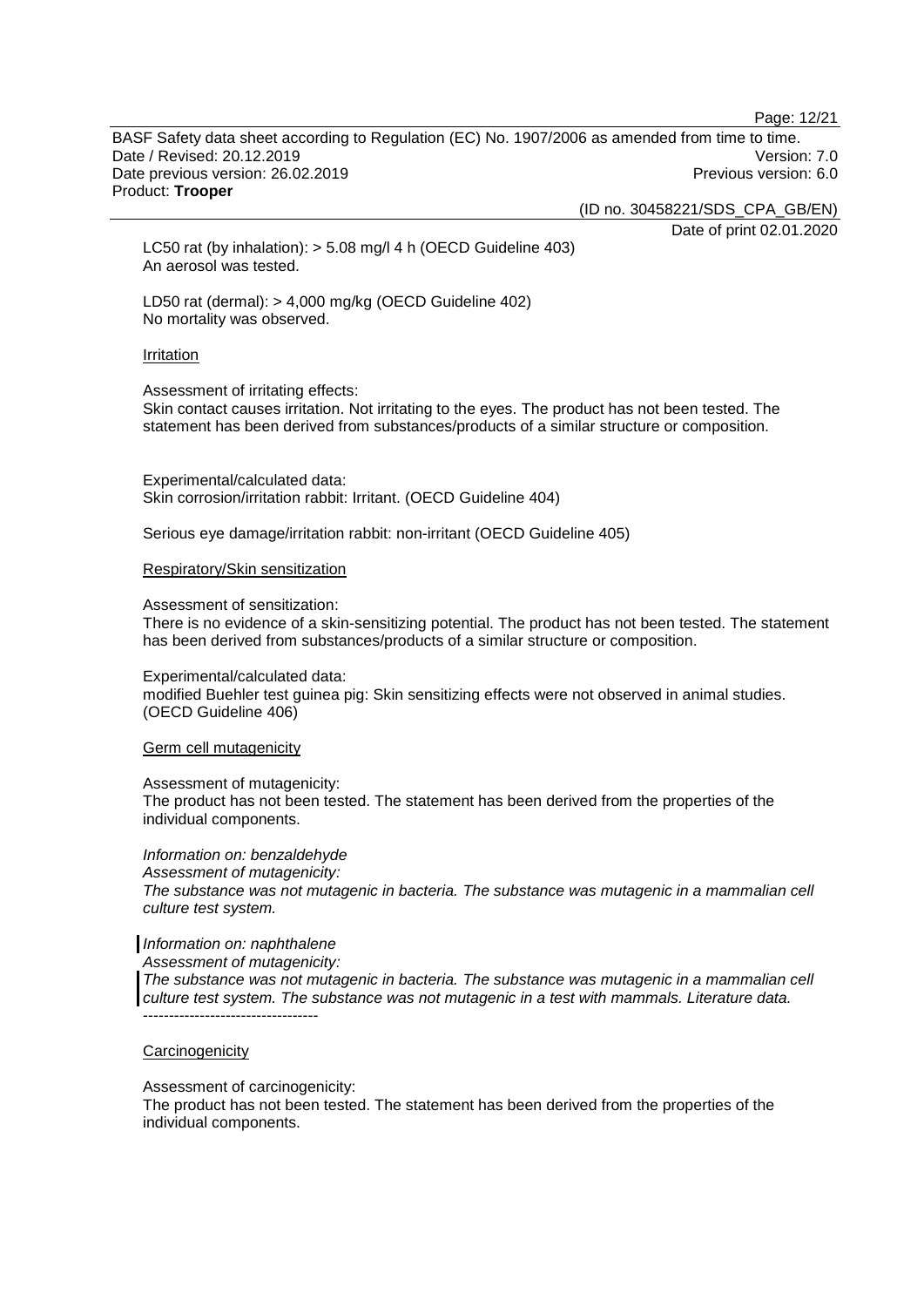Page: 13/21

BASF Safety data sheet according to Regulation (EC) No. 1907/2006 as amended from time to time. Date / Revised: 20.12.2019 Version: 7.0 Date previous version: 26.02.2019 **Previous version: 6.0** Previous version: 6.0 Product: **Trooper**

(ID no. 30458221/SDS\_CPA\_GB/EN)

Date of print 02.01.2020

#### *Information on: pendimethalin (ISO)*

*Assessment of carcinogenicity:*

*In long-term studies in rats the substance induced thyroid tumors. The effect is caused by an animal specific mechanism that has no human counter part. In long-term studies in mice in which the substance was given by feed, a carcinogenic effect was not observed.*

#### *Information on: naphthalene*

*Assessment of carcinogenicity:*

In long-term studies in rats and mice in which the substance was given by inhalation, a carcinogenic *effect was observed. EU-classification The substance was classified as a group 3 carcinogen by the German MAK-Commission (substances for which a suspicion of a carcinogenic potential exists). IARC (International Agency for Research on Cancer) has classified this substance as group 2B (The agent is possibly carcinogenic to humans).*

Reproductive toxicity

----------------------------------

#### Assessment of reproduction toxicity:

The product has not been tested. The statement has been derived from the properties of the individual components. The results of animal studies gave no indication of a fertility impairing effect.

#### Developmental toxicity

#### Assessment of teratogenicity:

The product has not been tested. The statement has been derived from the properties of the individual components. Animal studies gave no indication of a developmental toxic effect at doses that were not toxic to the parental animals.

Specific target organ toxicity (single exposure)

Assessment of STOT single:

Based on the available information there is no specific target organ toxicity to be expected after a single exposure.

Remarks: The product has not been tested. The statement has been derived from the properties of the individual components.

Repeated dose toxicity and Specific target organ toxicity (repeated exposure)

Assessment of repeated dose toxicity: The product has not been tested. The statement has been derived from the properties of the individual components.

## *Information on: pendimethalin (ISO); N-(1-ethylpropyl)-2,6-dinitro-3,4-xylidine*

*Assessment of repeated dose toxicity: No substance-specific organtoxicity was observed after repeated administration to animals. Adaptive effects were observed after repeated exposure in animal studies.*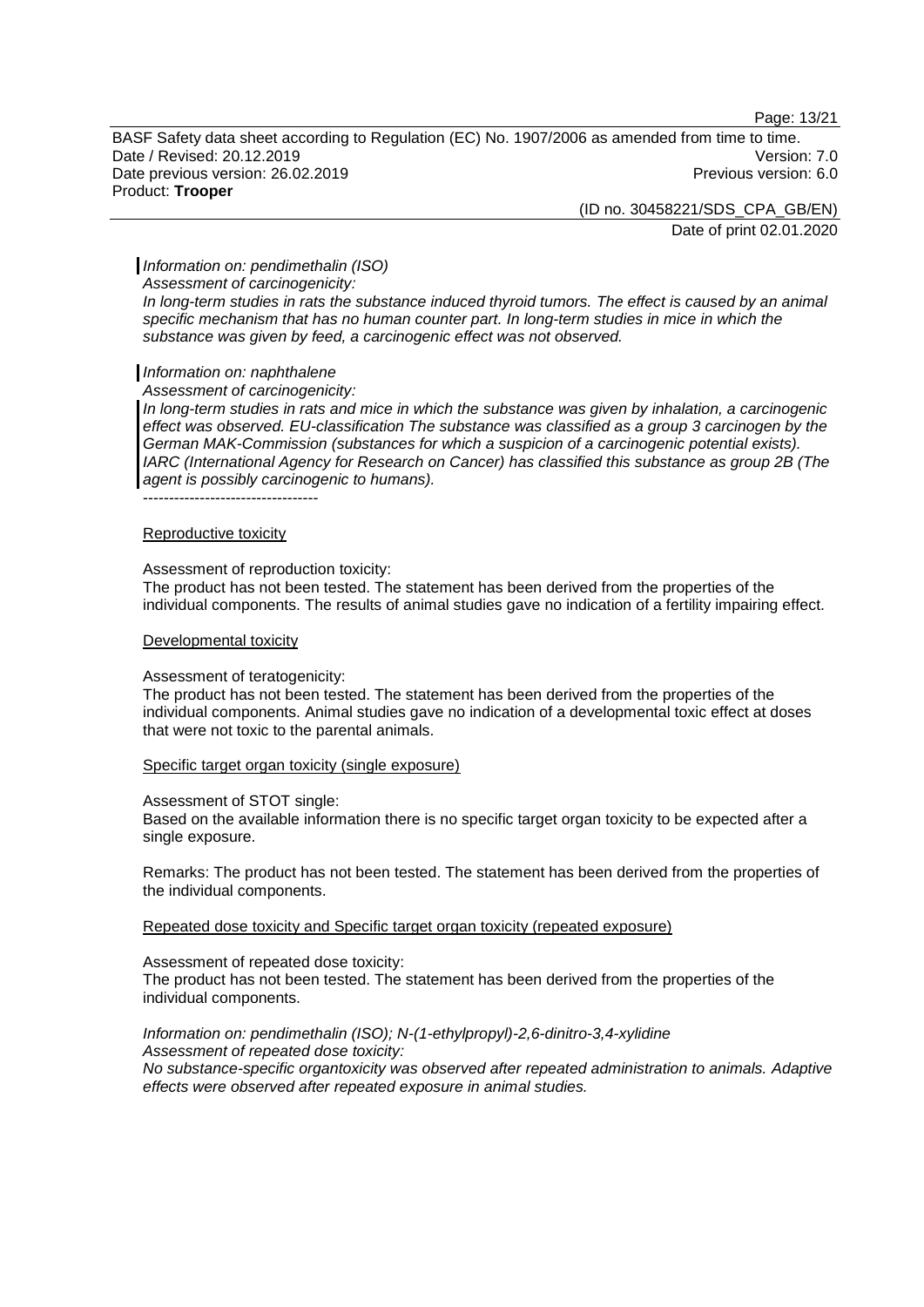Page: 14/21

BASF Safety data sheet according to Regulation (EC) No. 1907/2006 as amended from time to time. Date / Revised: 20.12.2019 Version: 7.0 Date previous version: 26.02.2019 **Previous version: 6.0** Previous version: 6.0 Product: **Trooper**

(ID no. 30458221/SDS\_CPA\_GB/EN)

Date of print 02.01.2020

*Information on: flufenacet (ISO); N-(4-fluorophenyl)-N-isopropyl-2-(5-trifluoromethyl-[1,3,4]thiadiazol-2-yloxy)acetamide*

*Assessment of repeated dose toxicity:*

*Repeated oral exposure may affect certain organs.*

*Information on: Benzenesulfonic acid, mono-C11-13-branched alkyl derivs., calcium salts Assessment of repeated dose toxicity:*

*The product has not been tested. The statement has been derived from substances/products of a similar structure or composition. The substance may cause damage to the kidney after repeated ingestion of high doses, as shown in animal studies.*

#### *Information on: biphenyl*

*Assessment of repeated dose toxicity: The substance may cause damage to the kidney after repeated ingestion of high doses, as shown in animal studies.*

*Information on: benzaldehyde Assessment of repeated dose toxicity: The substance may cause damage to the kidney after repeated ingestion of high doses, as shown in animal studies.*

*Information on: naphthalene*

*Assessment of repeated dose toxicity:*

*The substance may cause damage to the olfactory epithelium after repeated inhalation.*

----------------------------------

#### Aspiration hazard

May also damage the lung at swallowing (aspiration hazard). The product has not been tested. The statement has been derived from the properties of the individual components.

Other relevant toxicity information

Misuse can be harmful to health.

## **SECTION 12: Ecological Information**

#### **12.1. Toxicity**

Assessment of aquatic toxicity: Very toxic to aquatic life with long lasting effects. The product has not been tested. The statement has been derived from substances/products of a similar structure or composition.

Toxicity to fish: LC50 (96 h) 0.63 mg/l, Oncorhynchus mykiss (OECD 203; ISO 7346; 92/69/EEC, C.1, Flow through.)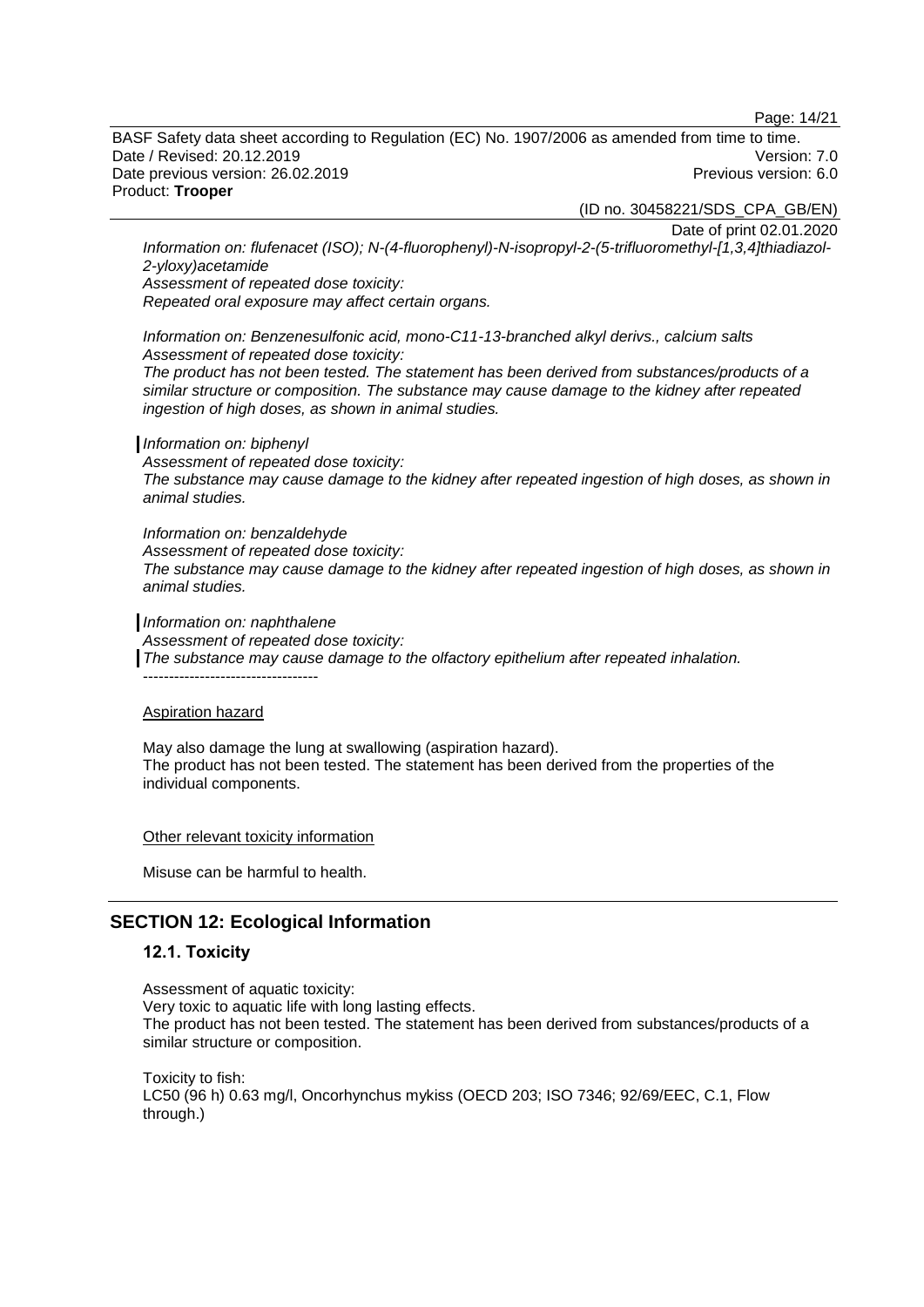Page: 15/21

BASF Safety data sheet according to Regulation (EC) No. 1907/2006 as amended from time to time. Date / Revised: 20.12.2019 Version: 7.0 Date previous version: 26.02.2019 **Previous version: 6.0** Previous version: 6.0 Product: **Trooper**

> (ID no. 30458221/SDS\_CPA\_GB/EN) Date of print 02.01.2020

Aquatic invertebrates: EC50 (48 h) 5.3 mg/l, Daphnia magna (Directive 92/69/EEC, C.2, static)

Aquatic plants:

No observed effect concentration (7 d) 0.0003 mg/l, Lemna gibba (OECD guideline 221, static)

EC50 (7 d) 0.186 mg/l, Lemna gibba (OECD guideline 221, static)

EC50 (7 d) > 0.077 mg/l, Selenastrum capricornutum

Chronic toxicity to aquatic invertebrates: No observed effect concentration (21 d) 0.13 mg/l, Daphnia magna (Flow through.)

## **12.2. Persistence and degradability**

Assessment biodegradation and elimination (H2O): The product has not been tested. The statement has been derived from the properties of the individual components.

*Information on: pendimethalin (ISO); N-(1-ethylpropyl)-2,6-dinitro-3,4-xylidine Assessment biodegradation and elimination (H2O): Not readily biodegradable (by OECD criteria).*

*Information on: flufenacet (ISO); N-(4-fluorophenyl)-N-isopropyl-2-(5-trifluoromethyl-[1,3,4]thiadiazol-2-yloxy)acetamide Assessment biodegradation and elimination (H2O): Not readily biodegradable (by OECD criteria).* ----------------------------------

## **12.3. Bioaccumulative potential**

Assessment bioaccumulation potential: The product has not been tested. The statement has been derived from the properties of the individual components.

*Information on: pendimethalin (ISO); N-(1-ethylpropyl)-2,6-dinitro-3,4-xylidine Bioaccumulation potential: Bioconcentration factor: 3,300 Based on a weight of evidence, the compound will not bioaccumulate.*

*Information on: flufenacet (ISO); N-(4-fluorophenyl)-N-isopropyl-2-(5-trifluoromethyl-[1,3,4]thiadiazol-2-yloxy)acetamide Bioaccumulation potential: Bioconcentration factor: 71 Does not accumulate in organisms.* ----------------------------------

**12.4. Mobility in soil**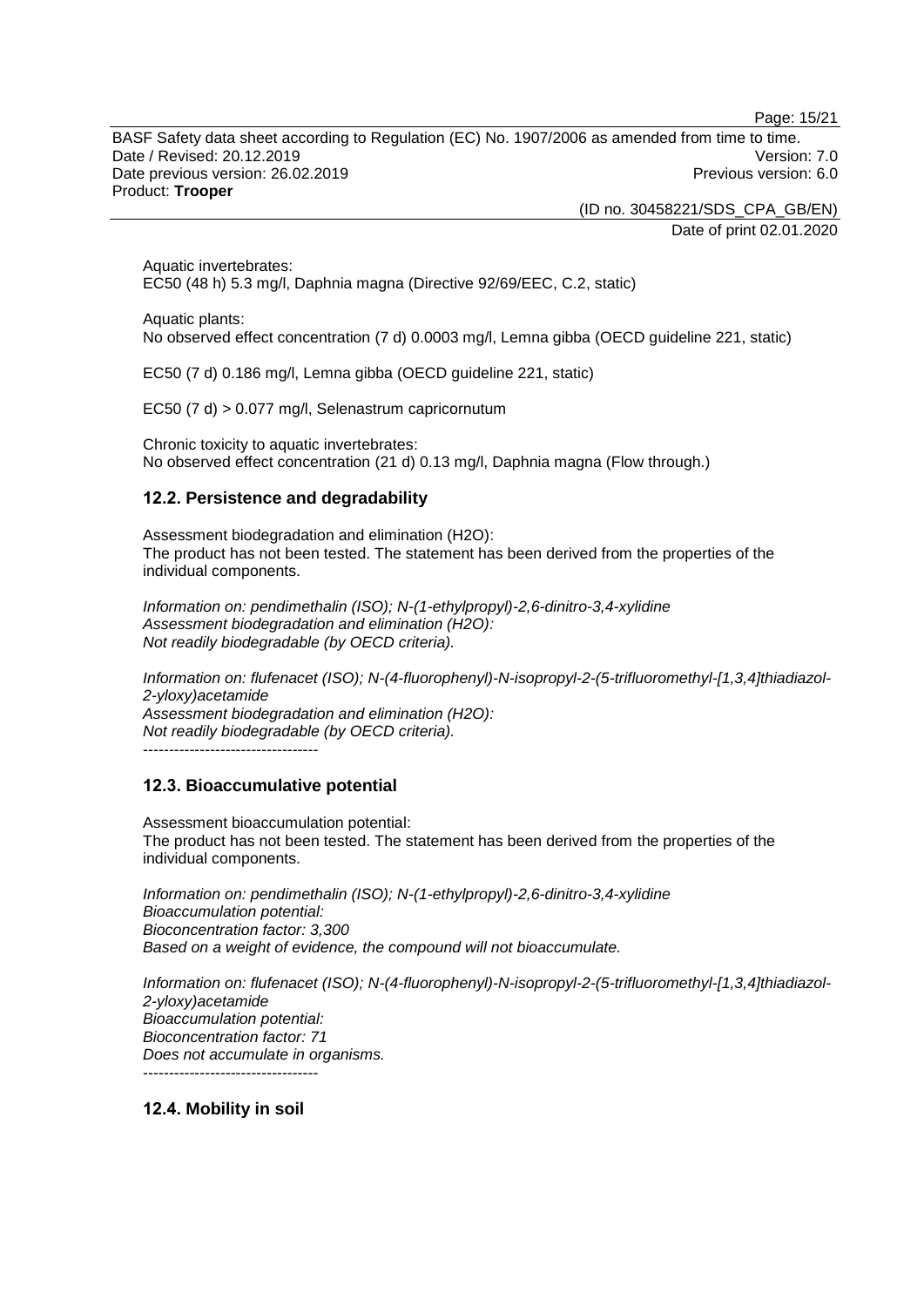Page: 16/21

BASF Safety data sheet according to Regulation (EC) No. 1907/2006 as amended from time to time. Date / Revised: 20.12.2019 Version: 7.0 Date previous version: 26.02.2019 **Previous version: 6.0** Previous version: 6.0 Product: **Trooper**

(ID no. 30458221/SDS\_CPA\_GB/EN)

Date of print 02.01.2020

Assessment transport between environmental compartments: Adsorption in soil: The product has not been tested. The statement has been derived from the properties of the individual components.

*Information on: pendimethalin (ISO); N-(1-ethylpropyl)-2,6-dinitro-3,4-xylidine Assessment transport between environmental compartments: Volatility: The substance will slowly evaporate into the atmosphere from the water surface. Adsorption in soil: Following exposure to soil, adsorption to solid soil particles is probable, therefore contamination of groundwater is not expected.*

*Information on: flufenacet (ISO); N-(4-fluorophenyl)-N-isopropyl-2-(5-trifluoromethyl-[1,3,4]thiadiazol-2-yloxy)acetamide*

*Assessment transport between environmental compartments: Adsorption in soil: Following exposure to soil, the product trickles away and can - dependant on degradation - be transported to deeper soil areas with larger water loads.* ----------------------------------

## **12.5. Results of PBT and vPvB assessment**

The product does not contain a substance fulfilling the PBT (persistent/bioaccumulative/toxic) criteria or the vPvB (very persistent/very bioaccumulative) criteria.

## **12.6. Other adverse effects**

The product does not contain substances that are listed in Regulation (EC) 1005/2009 on substances that deplete the ozone layer.

### **12.7. Additional information**

Other ecotoxicological advice: Do not discharge product into the environment without control.

## **SECTION 13: Disposal Considerations**

### **13.1. Waste treatment methods**

Must be disposed of or incinerated in accordance with local regulations.

The UK Environmental Protection (Duty of Care) Regulations (EP) and amendments should be noted (United Kingdom).

This product and any uncleaned containers must be disposed of as hazardous waste in accordance with the 2005 Hazardous Waste Regulations and amendments (United Kingdom)

Contaminated packaging:

Contaminated packaging should be emptied as far as possible and disposed of in the same manner as the substance/product.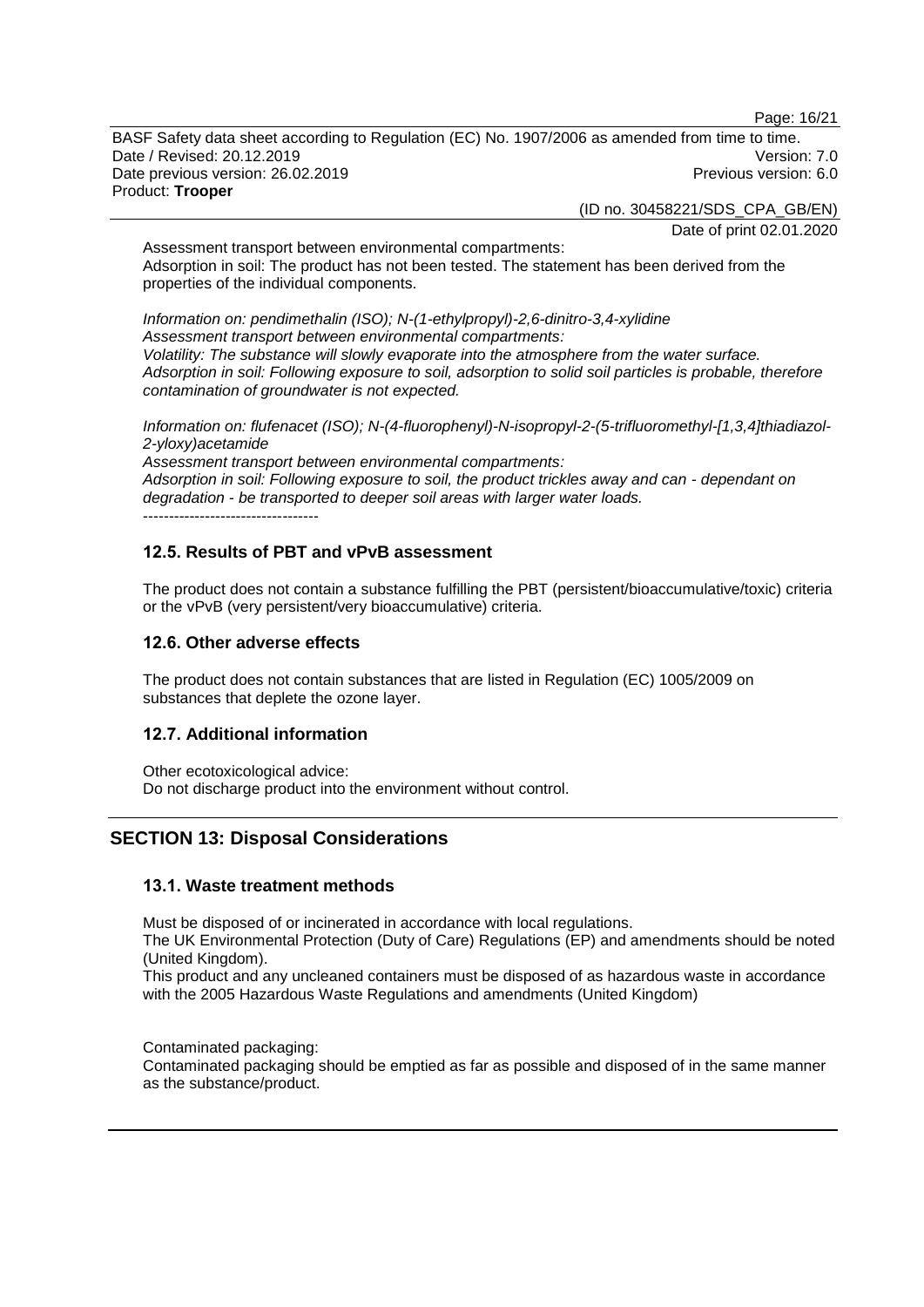Page: 17/21

BASF Safety data sheet according to Regulation (EC) No. 1907/2006 as amended from time to time. Date / Revised: 20.12.2019 Version: 7.0<br>Date previous version: 26.02.2019 Version: 7.0 Date previous version: 26.02.2019 Product: **Trooper**

(ID no. 30458221/SDS\_CPA\_GB/EN)

Date of print 02.01.2020

## **SECTION 14: Transport Information**

## **Land transport**

ADR

| UN number<br>UN proper shipping name:<br>Transport hazard class(es):<br>Packing group:<br>Environmental hazards:<br>Special precautions for<br>user: | UN3082<br>ENVIRONMENTALLY HAZARDOUS SUBSTANCE, LIQUID,<br>N.O.S. (contains PENDIMETHALIN, SOLVENT NAPHTHA)<br>9, EHSM<br>Ш<br>yes<br>None known |
|------------------------------------------------------------------------------------------------------------------------------------------------------|-------------------------------------------------------------------------------------------------------------------------------------------------|
| <b>RID</b>                                                                                                                                           |                                                                                                                                                 |
| UN number<br>UN proper shipping name:                                                                                                                | <b>UN3082</b><br>ENVIRONMENTALLY HAZARDOUS SUBSTANCE, LIQUID,                                                                                   |
| Transport hazard class(es):<br>Packing group:<br>Environmental hazards:<br>Special precautions for<br>user:                                          | N.O.S. (contains PENDIMETHALIN, SOLVENT NAPHTHA)<br>9, EHSM<br>Ш<br>yes<br>None known                                                           |
| <b>Inland waterway transport</b><br><b>ADN</b>                                                                                                       |                                                                                                                                                 |
| UN number<br>UN proper shipping name:                                                                                                                | <b>UN3082</b><br>ENVIRONMENTALLY HAZARDOUS SUBSTANCE, LIQUID,<br>N.O.S. (contains PENDIMETHALIN, SOLVENT NAPHTHA)                               |
| Transport hazard class(es):<br>Packing group:<br>Environmental hazards:<br>Special precautions for<br>user:                                          | 9, EHSM<br>Ш<br>ves<br>None known                                                                                                               |
| Transport in inland waterway vessel<br>Not evaluated                                                                                                 |                                                                                                                                                 |

**Sea transport**

IMDG UN number: UN 3082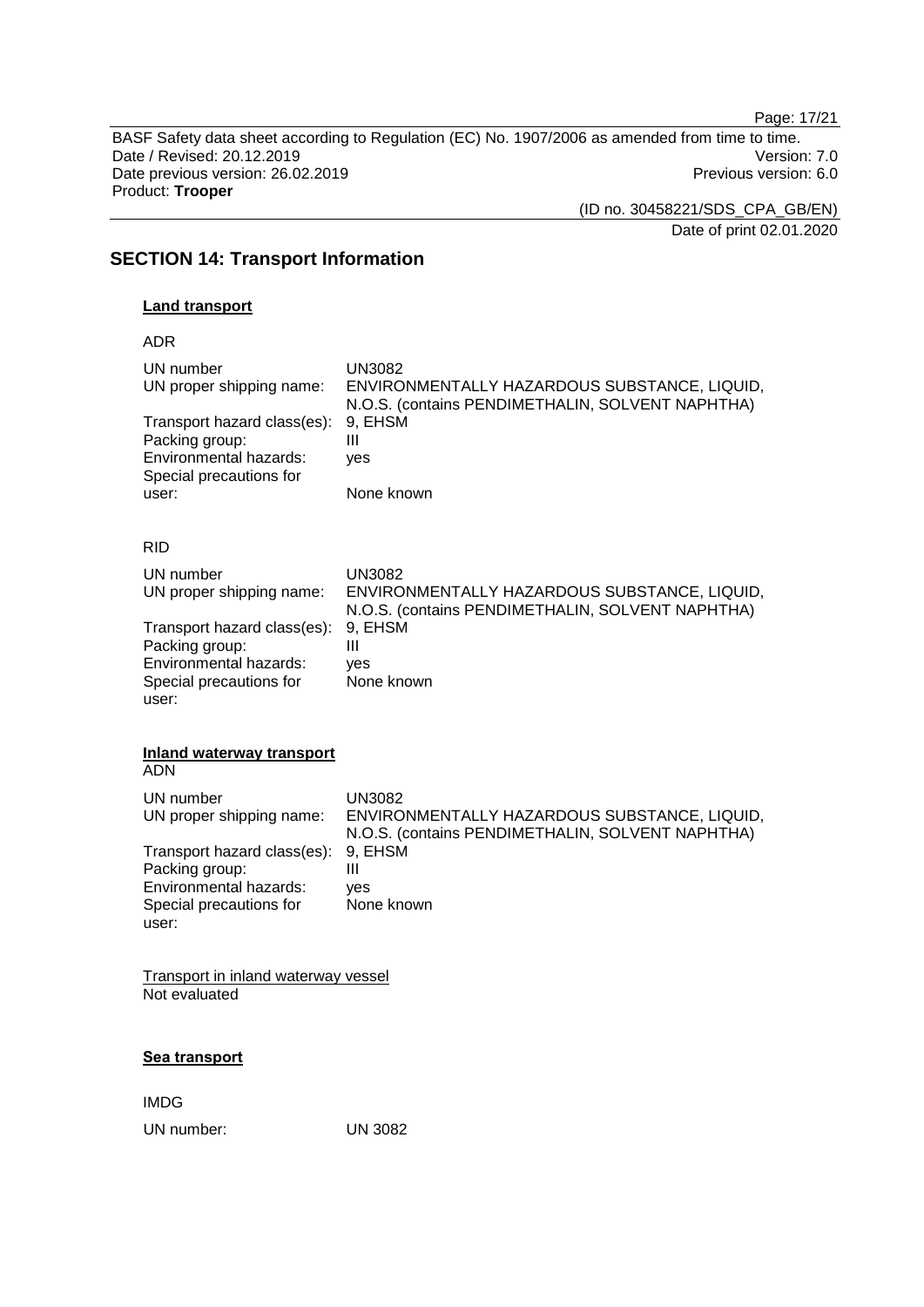Page: 18/21

BASF Safety data sheet according to Regulation (EC) No. 1907/2006 as amended from time to time. Date / Revised: 20.12.2019 Version: 7.0<br>Date previous version: 26.02.2019 Version: 7.0 Date previous version: 26.02.2019 Product: **Trooper**

(ID no. 30458221/SDS\_CPA\_GB/EN)

Date of print 02.01.2020

|                                     | $D$ ulo or print $D$ z.o r.                      |
|-------------------------------------|--------------------------------------------------|
| UN proper shipping name:            | ENVIRONMENTALLY HAZARDOUS SUBSTANCE, LIQUID,     |
|                                     | N.O.S. (contains PENDIMETHALIN, SOLVENT NAPHTHA) |
| Transport hazard class(es): 9, EHSM |                                                  |
| Packing group:                      | Ш                                                |
| Environmental hazards:              | ves                                              |
|                                     | Marine pollutant: YES                            |
| Special precautions for             | None known                                       |
| user:                               |                                                  |

#### **Air transport**

### IATA/ICAO

| UN number:                          | UN 3082                                          |
|-------------------------------------|--------------------------------------------------|
| UN proper shipping name:            | ENVIRONMENTALLY HAZARDOUS SUBSTANCE, LIQUID,     |
|                                     | N.O.S. (contains PENDIMETHALIN, SOLVENT NAPHTHA) |
| Transport hazard class(es): 9, EHSM |                                                  |
| Packing group:                      | Ш                                                |
| Environmental hazards:              | ves                                              |
| Special precautions for             | None known                                       |
| user:                               |                                                  |

### **14.1. UN number**

See corresponding entries for "UN number" for the respective regulations in the tables above.

#### **14.2. UN proper shipping name**

See corresponding entries for "UN proper shipping name" for the respective regulations in the tables above.

## **14.3. Transport hazard class(es)**

See corresponding entries for "Transport hazard class(es)" for the respective regulations in the tables above.

#### **14.4. Packing group**

See corresponding entries for "Packing group" for the respective regulations in the tables above.

#### **14.5. Environmental hazards**

See corresponding entries for "Environmental hazards" for the respective regulations in the tables above.

#### **14.6. Special precautions for user**

See corresponding entries for "Special precautions for user" for the respective regulations in the tables above.

## **14.7. Transport in bulk according to Annex II of MARPOL and the IBC Code**

Regulation: Not evaluated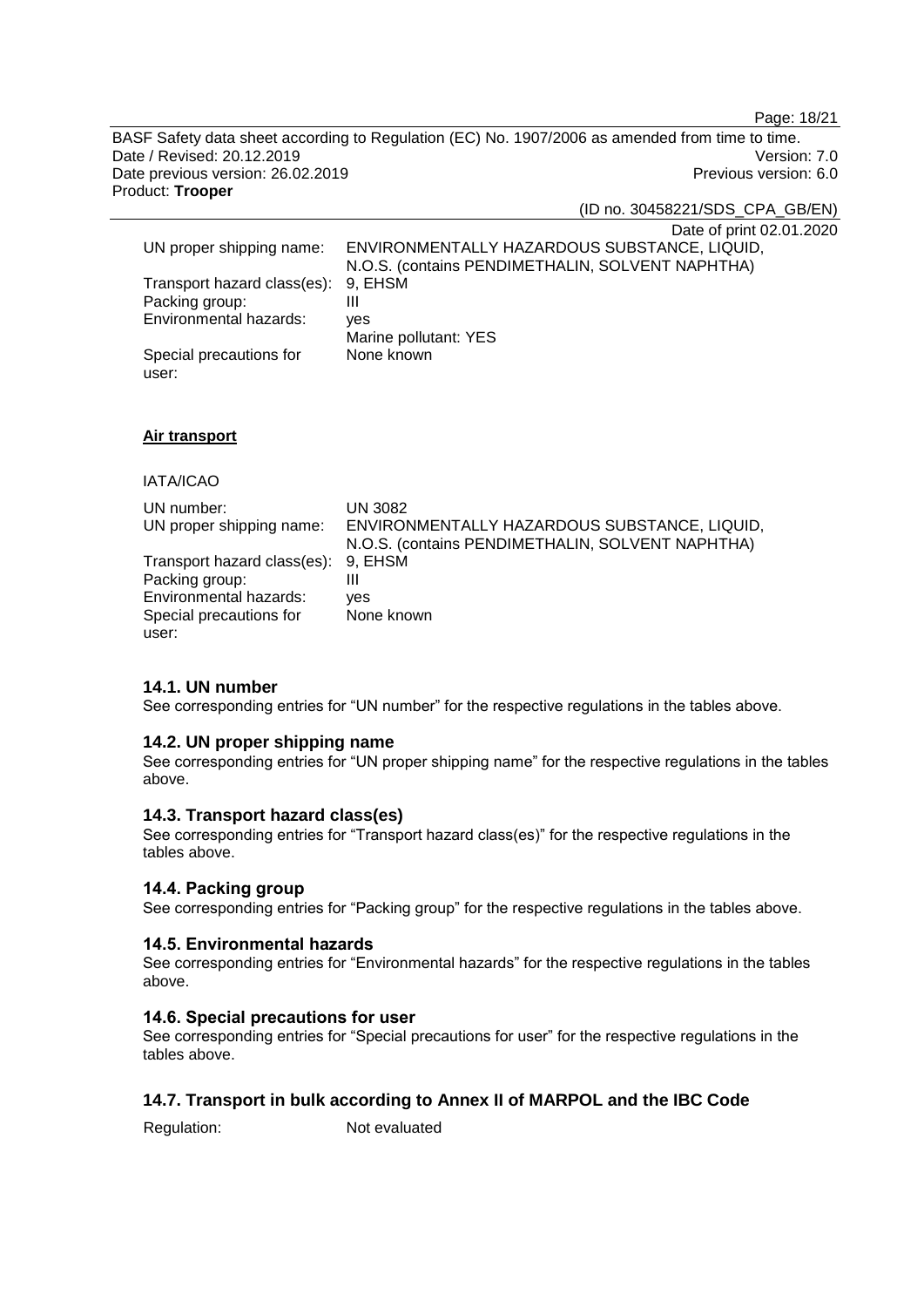Page: 19/21

BASF Safety data sheet according to Regulation (EC) No. 1907/2006 as amended from time to time. Date / Revised: 20.12.2019 Version: 7.0 Date previous version: 26.02.2019 **Previous version: 6.0** Previous version: 6.0 Product: **Trooper**

> (ID no. 30458221/SDS\_CPA\_GB/EN) Date of print 02.01.2020

Shipment approved: Not evaluated<br>
Pollution name: Not evaluated Pollution name:<br>
Pollution category:<br>
Not evaluated Pollution category: Ship Type: Not evaluated

#### **Further information**

This product is subject to the most recent edition of "The Carriage of Dangerous Goods and Use of Transportable Pressure Equipment Regulations" and their amendments (United Kingdom).

## **SECTION 15: Regulatory Information**

### **15.1. Safety, health and environmental regulations/legislation specific for the substance or mixture**

Prohibitions, Restrictions and Authorizations

Annex XVII of Regulation (EC) No 1907/2006: Number on List: 3

Directive 2012/18/EU - Control of Major Accident Hazards involving dangerous substances (EU): List entry in regulation: E1

This product is classified under the European CLP Regulation. (United Kingdom) The data should be considered when making any assessment under the Control of Substances Hazardous to Health Regulations (COSHH), and related guidance, for example, 'COSHH Essentials' (United Kingdom).

This product may be subject to the Control of Major Accident Hazards Regulations (COMAH), and amendments if specific threshold tonnages are exceeded (United Kingdom).

If other regulatory information applies that is not already provided elsewhere in this safety data sheet, then it is described in this subsection.

### **15.2. Chemical Safety Assessment**

Advice on product handling can be found in sections 7 and 8 of this safety data sheet.

## **SECTION 16: Other Information**

For proper and safe use of this product, please refer to the approval conditions laid down on the product label.

Full text of the classifications, including the hazard classes and the hazard statements, if mentioned in section 2 or 3:

| Asp. Tox.         | Aspiration hazard                              |
|-------------------|------------------------------------------------|
| Acute Tox.        | Acute toxicity                                 |
| Skin Corr./Irrit. | Skin corrosion/irritation                      |
| Aquatic Acute     | Hazardous to the aquatic environment - acute   |
| Aquatic Chronic   | Hazardous to the aquatic environment - chronic |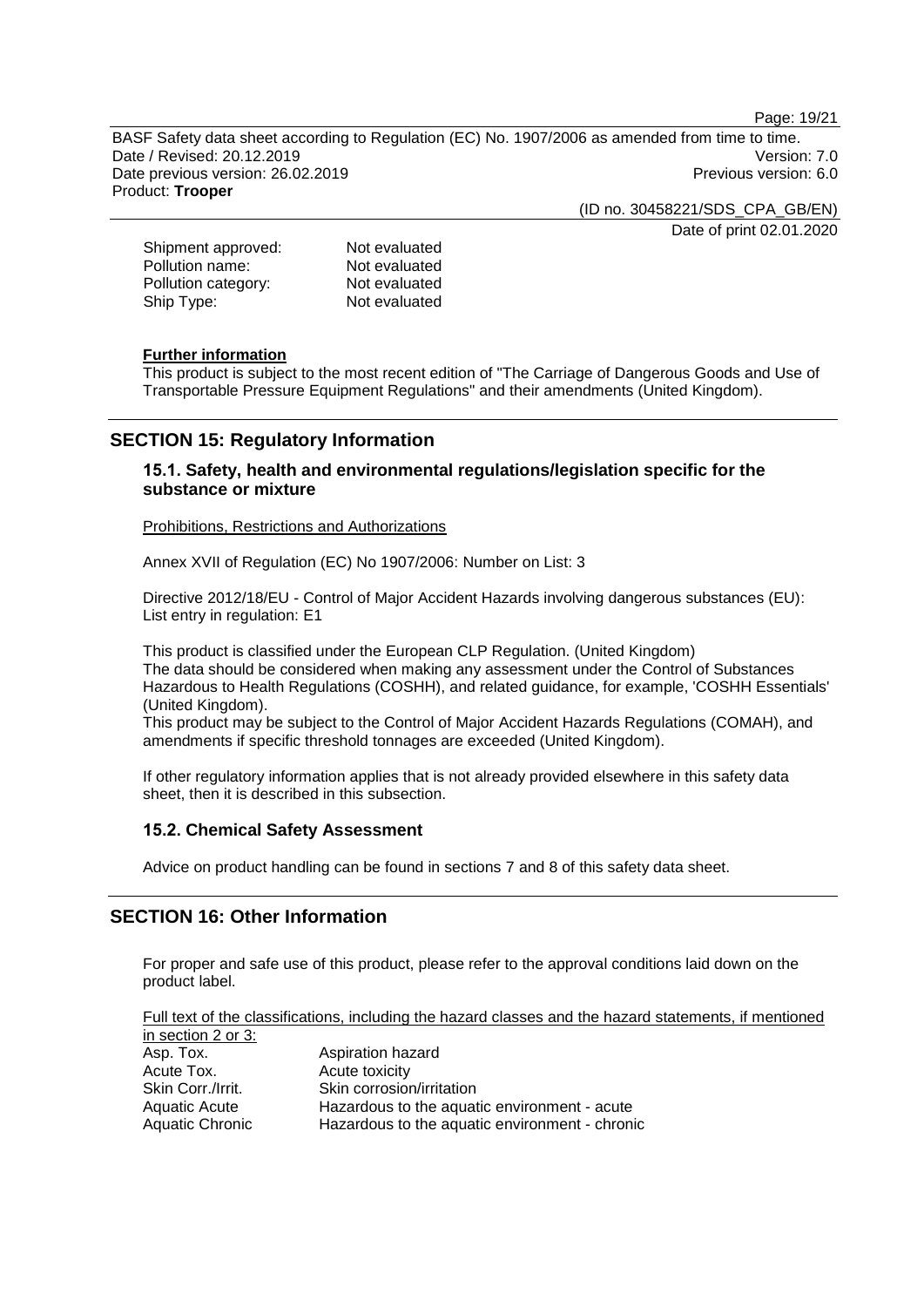Page: 20/21

BASF Safety data sheet according to Regulation (EC) No. 1907/2006 as amended from time to time. Date / Revised: 20.12.2019 Version: 7.0 Date previous version: 26.02.2019 **Previous version: 6.0** Previous version: 6.0 Product: **Trooper**

(ID no. 30458221/SDS\_CPA\_GB/EN)

Date of print 02.01.2020

| Skin Sens.        | Skin sensitization                                                  |
|-------------------|---------------------------------------------------------------------|
| STOT RE           | Specific target organ toxicity - repeated exposure                  |
| Eye Dam./Irrit.   | Serious eye damage/eye irritation                                   |
| STOT SE           | Specific target organ toxicity - single exposure                    |
| Flam. Liq.        | Flammable liquids                                                   |
| Flam. Sol.        | Flammable solids                                                    |
| Carc.             | Carcinogenicity                                                     |
| H315              | Causes skin irritation.                                             |
| H302              | Harmful if swallowed.                                               |
| H <sub>304</sub>  | May be fatal if swallowed and enters airways.                       |
| H400              | Very toxic to aquatic life.                                         |
| H410              | Very toxic to aquatic life with long lasting effects.               |
| <b>EUH401</b>     | To avoid risks to human health and the environment, comply with the |
|                   | instructions for use.                                               |
| H317              | May cause an allergic skin reaction.                                |
| H373              | May cause damage to organs (peripheral nervous system) through      |
|                   | prolonged or repeated exposure.                                     |
| H411              | Toxic to aquatic life with long lasting effects.                    |
| H318              | Causes serious eye damage.                                          |
| H312              | Harmful in contact with skin.                                       |
| H <sub>3</sub> 19 | Causes serious eye irritation.                                      |
| H335              | May cause respiratory irritation.                                   |
| H <sub>226</sub>  | Flammable liquid and vapour.                                        |
| H336              | May cause drowsiness or dizziness.                                  |
| H228              | Flammable solid.                                                    |
| H351              | Suspected of causing cancer.                                        |
| <b>EUH066</b>     | Repeated exposure may cause skin dryness or cracking.               |

#### Abbreviations

ADR = The European Agreement concerning the International Carriage of Dangerous Goods by Road. ADN = The European Agreement concerning the International Carriage of Dangerous Goods by Inland waterways. ATE = Acute Toxicity Estimates. CAO = Cargo Aircraft Only. CAS = Chemical Abstract Service. CLP = Classification, Labelling and Packaging of substances and mixtures. DIN = German national organization for standardization. DNEL = Derived No Effect Level. EC50 = Effective concentration median for 50% of the population.  $EC = European$  Community.  $EN = European$  Standards. IARC = International Agency for Research on Cancer. IATA = International Air Transport Association. IBC-Code = Intermediate Bulk Container code. IMDG = International Maritime Dangerous Goods Code. ISO = International Organization for Standardization. STEL = Short-Term Exposure Limit. LC50 = Lethal concentration median for 50% of the population. LD50 = Lethal dose median for 50% of the population. TLV = Threshold Limit Value. MARPOL = The International Convention for the Prevention of Pollution from Ships. NEN = Dutch Norm. NOEC = No Observed Effect Concentration. OEL = Occupational Exposure Limit. OECD = Organization for Economic Cooperation and Development. PBT = Persistent, Bioaccumulative and Toxic. PNEC = Predicted No Effect Level. PPM = Parts per million. RID = The European Agreement concerning the International Carriage of Dangerous Goods by Rail. TWA = Time Weight Average. UN-number =  $\overline{UN}$  number at transport.  $\overline{VPVB}$  = very Persistent and very Bioaccumulative.

The data contained in this safety data sheet are based on our current knowledge and experience and describe the product only with regard to safety requirements. This safety data sheet is neither a Certificate of Analysis (CoA) nor technical data sheet and shall not be mistaken for a specification